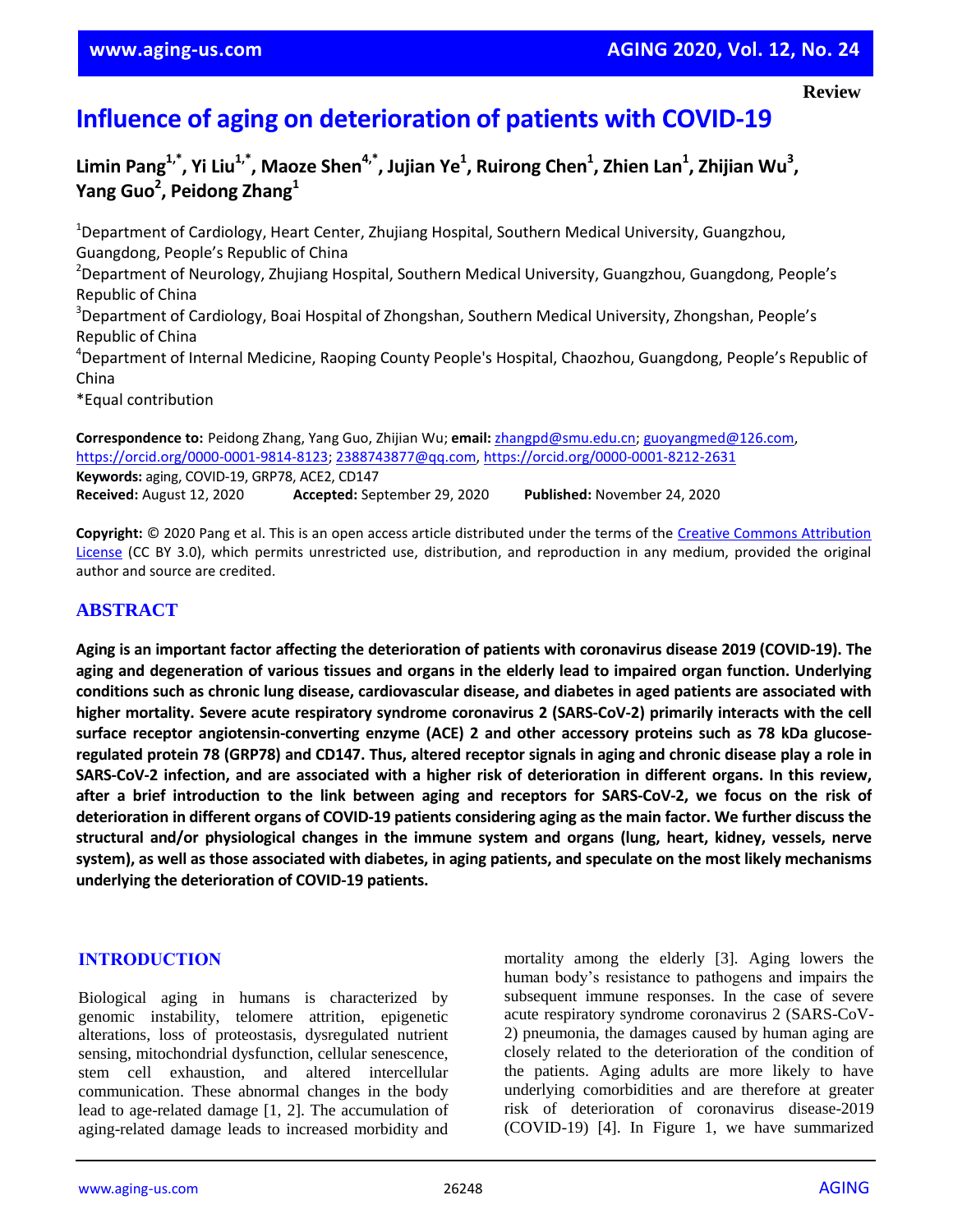the association between COVID-19 and aging in various organs.

#### **The ongoing age-related COVID-19 pandemic**

Following the initial reports of COVID-19 in December 2019, this disease rapidly became a pandemic and a major global public health concern. COVID-19 is an infectious disease caused by SARS-CoV-2. From a global perspective, the situation remains bleak as this pandemic has concentrated medical attention on treating people with COVID-19. There is a widespread lack of immunity to this emerging pathogen, and the world's population is largely susceptible to this virus. Epidemiological studies have shown that COVID-19 is less common in children than in older adults, especially those with underlying comorbidities. Moreover, middleaged and elderly people are the most affected by this disease, while elderly patients and those with underlying diseases have more acute and shorter courses of the disease [5–13]. We integrated the data from several reports and found that the ratio of deaths to infections was higher in the elderly than in the other age groups (Figure 2). Comorbidities, including chronic lung disease, cardiovascular disease, chronic kidney

disease (CKD), and diabetes, are also associated with higher mortality in older patients [9, 14, 15].

#### **The link between virus receptors and aging**

SARS-CoV-2 belongs to the same beta coronavirus subgroup that also comprises severe acute respiratory syndrome coronavirus (SARS-CoV) and Middle East respiratory syndrome coronavirus (MARS-CoV). Viruses in this group have an affinity for angiotensinconverting enzyme 2 (ACE2) and the auxiliary molecule, transmembrane serine protease (TMPRSS2) [16–18]. Studies have shown that SARS-CoV-2 invades the human body via the ACE2 receptor. Moreover, the affinity of SARS-CoV-2 for ACE2 is ten-fold higher than that of SARS-CoV. The receptor-binding domain (RBD) of the S1 subunit of the viral Spike protein binds to ACE2 to invade target cells [19–21]. In coronavirus infection, ACE2 bound by the coronavirus will be cleaved by a disintegrin and metalloprotease 17 (ADAM17, also called TNF-α converting enzyme, TACE), thereby reducing the concentration of ACE2 at the cell surface [22]. Studies have shown that the overall expression of ACE2 in the human body is ageand tissue-dependent. The concentration of ACE2, as



**Figure 1. The effects of aging on the organism and its relationship with COVID-19-associated deterioration.** Aging patients are more susceptible to SARS-CoV-2, which leads to the exacerbation of COVID-19. Aging has a negative impact on the human organ system, causing its functional decline. The aging process is accompanied by a state of low-grade inflammation, and the elderly are more susceptible to SARS-CoV-2 infection. Under the influence of the virus, the damage to infected aging patients is further worsened, resulting in serious secondary diseases. In the figure, "↑" means the number increases, the function or effect is enhanced; "↓" means the number decreases, the function or effect is weakened. ERS: endoplasmic reticulum stress; ACE2: angiotensin-converting enzyme 2; TMPRSS2: transmembrane protease serine 2; ADAM17: a disintegrin and metalloprotease 17; ARDS: acute respiratory distress syndrome; AKI: acute kidney injury; PKC: protein kinase C; ROS: reactive oxygen species; CKD: chronic kidney disease; DIC: disseminated intravascular coagulation.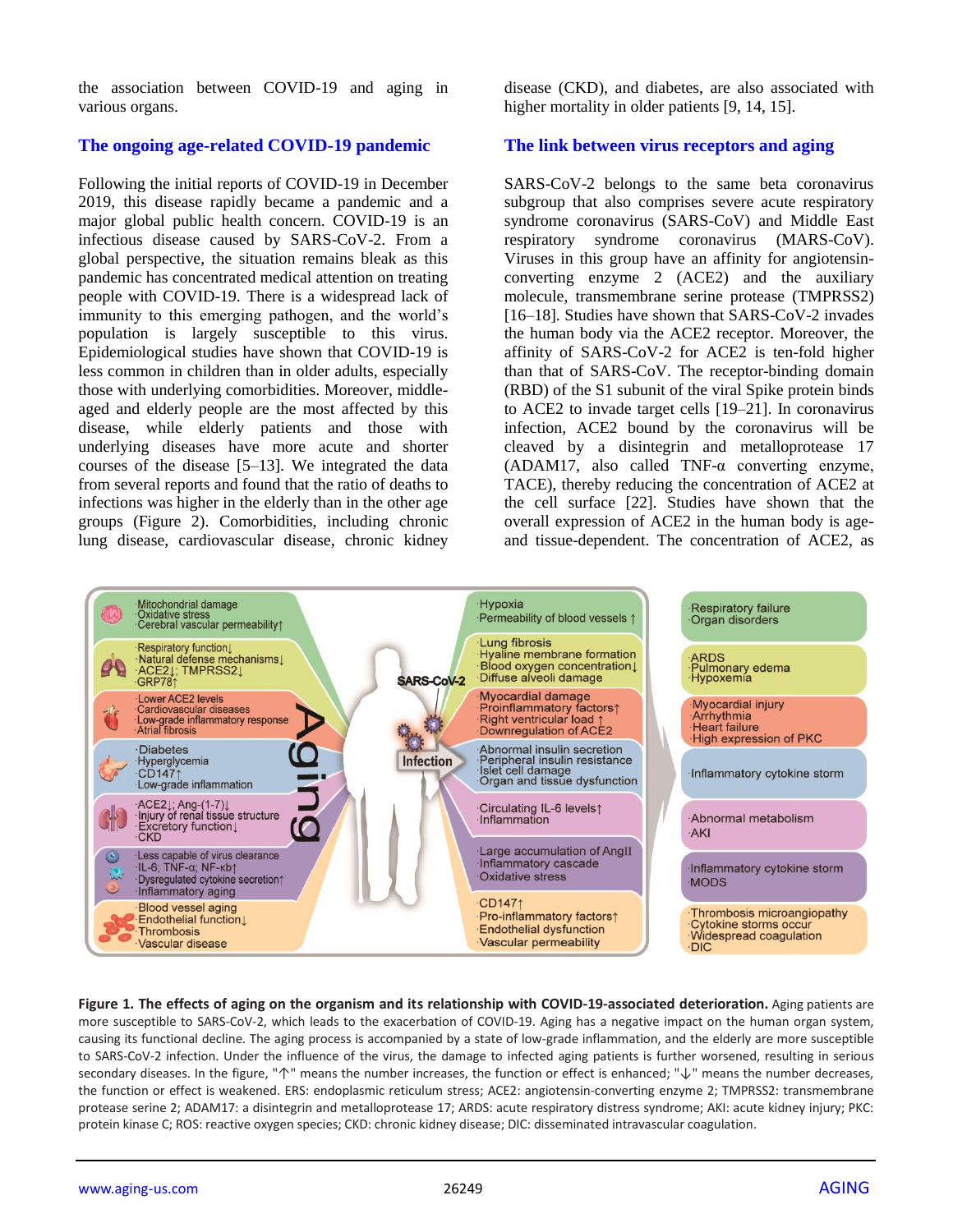well as that of other receptors associated with SARS-CoV-2 infection, is higher in adults than in children [23], which may result in a higher rate of infection. However, ACE2 expression in cells of pulmonary, renal, and cardiovascular tissue has been demonstrated to decline with age [24–26]. The function of ACE2 is to convert angiotensin (Ang) II into Ang- $(1-7)$  and increase the level of superoxide dismutase (SOD), which can reduce cell peroxidation-related damage [27, 28]. Ang-(1–7) can reduce Ang II concentrations and antagonize its activity. Meanwhile, plasma ACE2 activity reportedly increases with age [29], which can increase production of Ang-(1–7). ACE2 shedding through ADAM17 mediated cleavage may be associated with increasing Ang II levels, as well as the modulation of the reninangiotensin system (RAS) in cardiovascular and chronic diseases [30–32].

Recent evidence has suggested that SARS-CoV-2 can also bind to CD147 and 78-kDa glucose-regulated protein (GRP78) expressed on the cell surface [33, 34]; the levels and functions of both proteins may also be related to aging. Blocking CD147 has an inhibitory effect on SARS-CoV-2, suggesting that CD147 may promote SARS-CoV-2 invasion [35, 36]. The levels of CD147, known as a key target for malaria treatment, can increase with age, thereby also increasing the number of targets for invasion by the virus [37, 38]. Cell surfacelocalized GRP78 mediates endoplasmic reticulum stress (ERS) and can help to activate transcription factors and maintain cell homeostasis. Because viral infection and nutrition deprivation can stimulate the ERS-associated unfolded protein response (UPR) [39], SARS-CoV-2 infection will likely lead to increased GRP78 concentrations, as recently reported [40]. However, GRP78 expression can decrease with aging, thereby lowering the ability of the endoplasmic reticulum to clear misfolded proteins, which is associated with poor prognosis in older COVID-19 patients [41].

## **The aging immune system and low-grade inflammation**

In the elderly, COVID-19 is more likely to lead to complications, including the outbreak of a "cytokine" storm", acute respiratory distress syndrome (ARDS), multiple organ dysfunction syndrome (MODS), and eventually even death. Deceased patients typically display a sustained increase in interleukin (IL)-6, Ddimer, lactate dehydrogenase, and serum ferritin levels



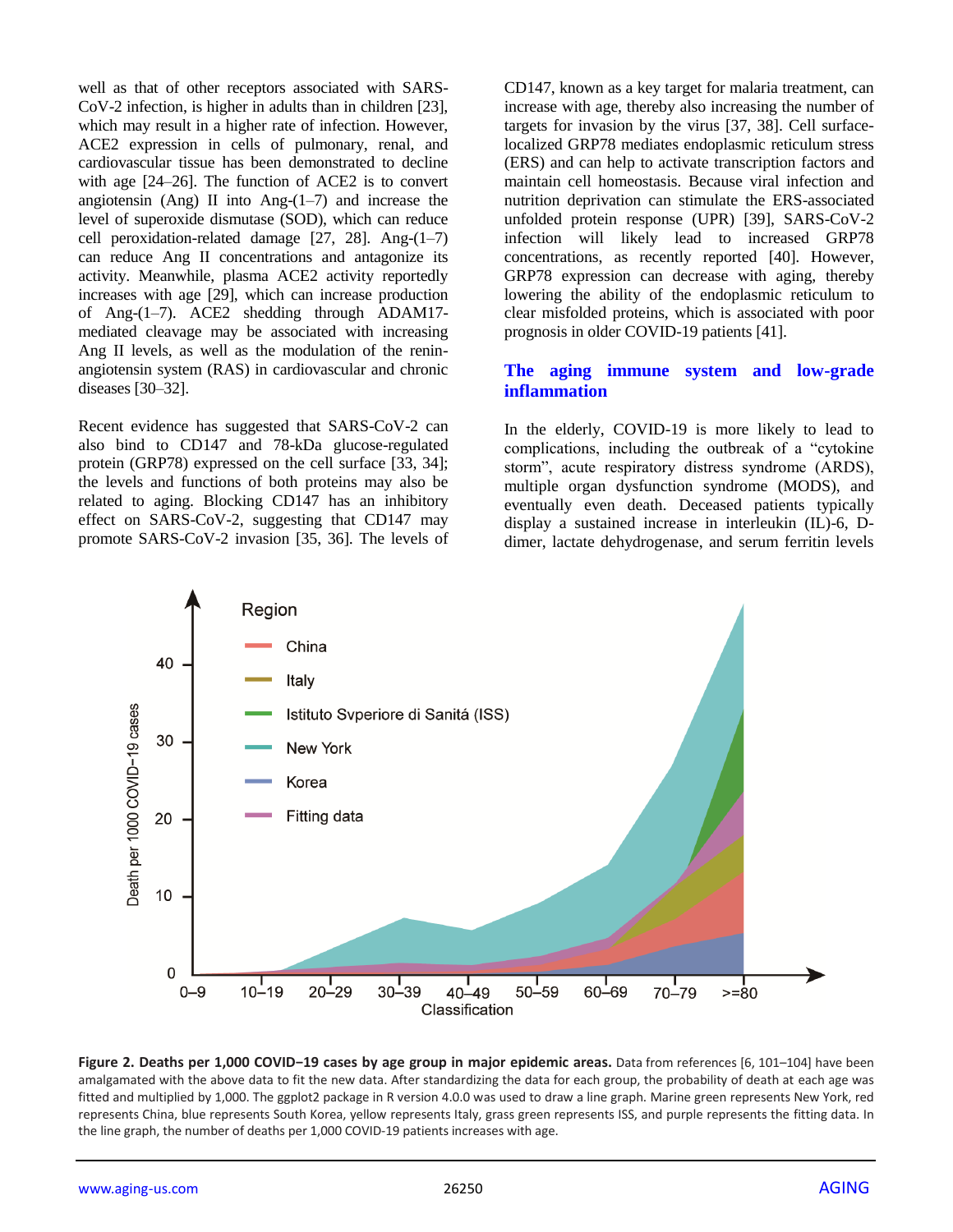[14, 42], suggesting that patients suffer severe inflammation and pathological damage before the end of life.

An aging immune system is less capable of virus clearance. Thymus glands, the spleen, and lymph nodes undergo degeneration in aging, which interferes with the normal differentiation of T cells, phagocyte viability, and the secretion of natural killer (NK) cells [43, 44]. In the elderly, an aging immune system leads to poor recognition and elimination of viruses and cancer cells and an overall decline in the immune response of normal cells [45].

Cytokine storms are more likely to occur in the elderly. According to the theory of immunologic dissonance, the imbalance of pro-inflammatory and anti-inflammatory forces in the elderly leads to destructive immune dysregulation [46, 47]. Reduced ACE2 expression during aging increases ovalbumin-induced eosinophil, lymphocyte, and neutrophil recruitment [48] and leads to dysregulated cytokine secretion, which ultimately results in damage to various organs. On the one hand, owing to the immaturity of the proliferative pool, the absolute number of neutrophils is significantly lower in newborns than in adults. This is manifested by the high expression of adhesion molecules (e.g., P-selectin) and the increased chemokine production by resident inflammatory cells [49], decreased reactivity, and increased extravasation. On the other hand, the absolute number of neutrophils is thought to be related to aging. Aging leads to increased expression of IL-6 and TNF-α in the body, which aggravates the inflammatory response [50], and can also lead to the upregulation of nuclear factor-kappa B (NF-κB), the main regulator of IL-6 and IL-1β, thereby altering the levels of these cytokines. Viral invasion aggravates inflammation, and inflammatory factors continue to accumulate while the body's immune system fails to clear these inflammatory factors in a timely manner [51]. The aging process is accompanied by a state of low-grade inflammation. The serum level of inflammatory mediators is significantly higher in the elderly than in the young. Low-grade inflammation can induce changes in several signaling pathways, and, importantly, can also lead to the deterioration of COVID-19 and age-related diseases [52, 53]. One feature of chronic inflammation due to aging is a change in the Ang II signaling pathway. Factors downstream of Ang II, such as IL-6 and TNF-α, promote the occurrence and development of inflammation. After SARS-CoV-2 invades the human body, the downregulation of ACE2, when combined with aging, will cause a large accumulation of Ang II. Simultaneously, Ang II can integrate mechanisms such as reactive oxygen species (ROS) formation, leading to a vicious cycle of cellular aging [27].

An increase in the levels of Ang II disrupts the balance between ROS production and removal, which further intensifies oxidative stress [27]. ROS production through NOX2, a member of the NADPH oxidase (NOX) family of enzymes, has been demonstrated to play a key role in lung injury [54]. The ROS and hydrogen peroxide produced during oxidative stress can lead to tissue injury and irreversible damage to macromolecular proteins. ROS is indirectly responsible for the body's proinflammatory response and the accumulation of proinflammatory factors, which leads to a worsening of the overall condition and ultimately triggers cytokine storms and MODS.

## **Lung aging and COVID-19**

One of the most obvious characteristics of COVID-19 infection is viral pneumonia. Out of a group of 1,591 patients, 88% needed respiratory support [10], similar to the results reported for another group of patients [55]. In another cohort comprising 1,099 cases, 3.4% had ARDS and >59% had abnormal pulmonary computed tomography (CT) findings [9]. The clinical features of ARDS, also known as acute respiratory failure (ARF), comprise altered respiratory system mechanics and hypoxemia. Middle-aged and elderly people are more likely to develop ARF and show a higher rate of intensive care unit (ICU) admittance than younger patients.

The effect of SARS-CoV-2 on ACE2 can easily reduce lung function in the elderly. Reduced ACE2 expression due to SARS-CoV-2 infection further reduces ACE2 in the lungs of the elderly, but without affecting ACE content [22, 56]. Without ACE2, the conversion of Ang II into Ang- $(1-7)$  is reduced, thereby allowing Ang- $(1-$ 7) to exert a protective effect against pulmonary edema, reduce pulmonary vascular resistance, resist tissue damage, and reduce myeloperoxidase content in the lungs [48]. High levels of Ang II hyperactivate the Ang II type 1 receptor (AT1R) in the lungs, contributing to the contraction of bronchial smooth muscle cells and increased pulmonary capillary permeability, resulting in a dry cough, pulmonary edema, and difficulty breathing [28]. The expression of GRP78 protein decreases with age, which affects lung tissue repair and aggravates viral infection-associated damage. In the aged lung, the GRP78 level decreases while ERS increases, which causes lung fibrosis [57]. Apoptosis occurs more readily in older patients than in younger ones under high levels of ERS induced by virus infection [58]. In SARS-CoV-2 infection, abnormal apoptosis can disrupt the repair and remodeling of lung tissue and disturb endoplasmic reticulum homeostasis, which aggravates the irreversible damage to the lungs and leads to unfavorable prognosis.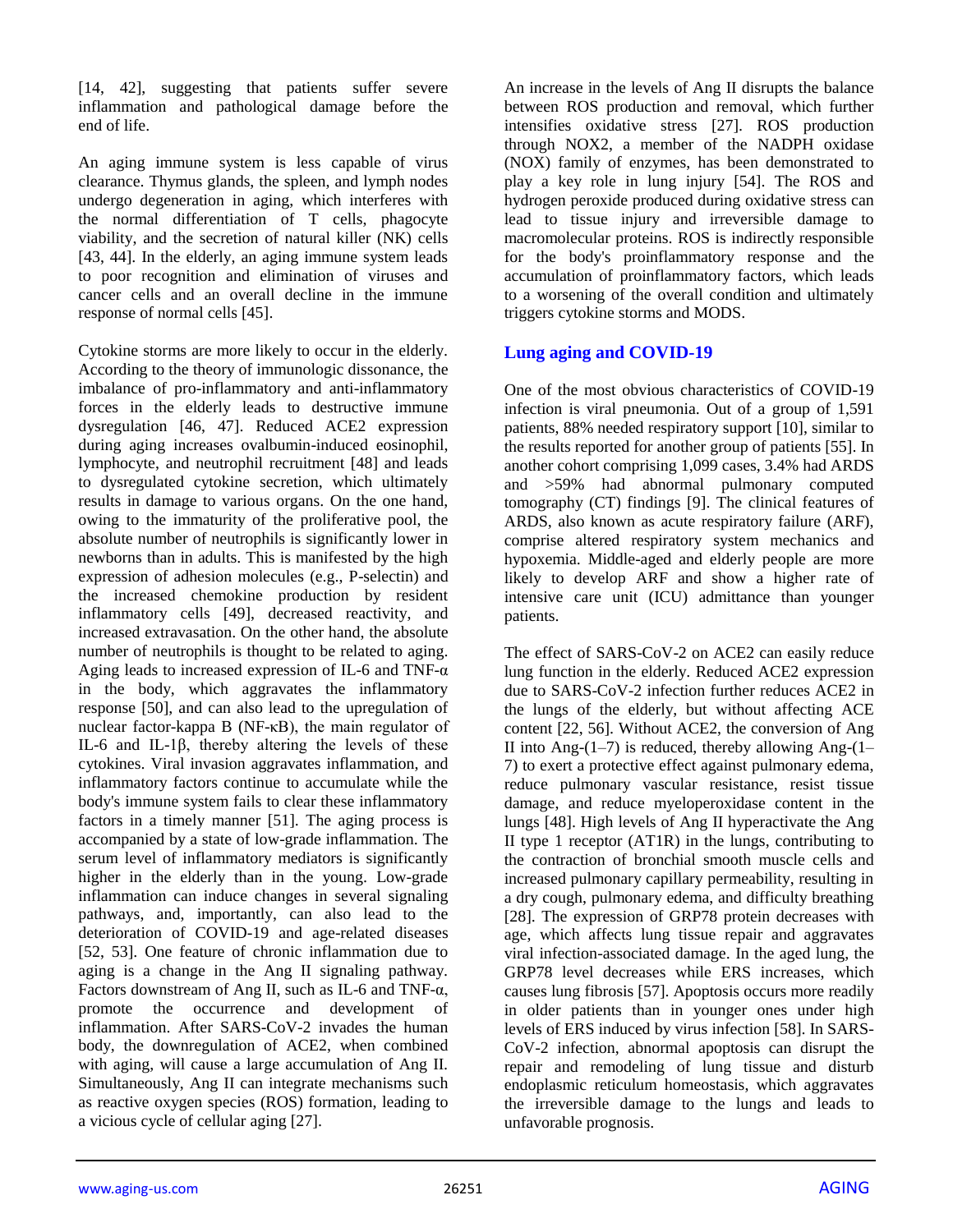The respiratory function and natural defense mechanisms are lowered in the aging lung, which disrupts its ability to clear the virus and regulate hypoxic adaptation. The influence of advanced age on many aspects of lung immunity, including a series of structural and physiological changes to the lungs, is reflected in cell dysfunction and changes in innate immune system signals [59]. Studies have shown that many patients with severe COVID-19 present with basic pulmonary diseases. In the elderly, the lung is likely to develop an emphysema-like phenotype, which is also observed in chronic obstructive pulmonary disease (COPD) [60]. The effects of oxidative stress and mitochondrial DNA damage are obvious in the aging lung tissue, and lead to high levels of apoptosis in lung cells in COPD patients [61]. The severity of COVID-19 is markedly increased in COPD patients [9] and may suggest that an emphysema-like phenotype and other age-associated structural changes can exacerbate COVID-19. In patients aged >60 years, there is an evident decline in the functions of the respiratory immune barrier, especially alveolar phagocytosis, ventilation, tracheal epithelial ciliary movement, and cough reflex, resulting in poor virus clearance [59]. In terms of respiratory function, the contraction and relaxation of the diaphragm muscles, which are closely related to ventilatory activities, can help to relieve the symptoms of hypoxia that are associated with COVID-19. However, the function of the diaphragm muscle is weakened with aging, resulting in abnormalities in excitation–contraction coupling, organizational structure, and metabolism [62]. Aged lungs have a reduced capacity to alleviate hypoxia. Respiration will be affected if the nerve center is infected with the virus, as will diaphragm function [63]. Osteoporosis in the elderly also influences the shape of the chest, limiting lung contraction [60].

A heightened inflammatory response in aging will exacerbate COVID-19. Ground-glass opacity (GGO) and bilateral lung plaque shadow are commonly seen in chest CT scans of COVID-19 patients. The scope of lesions expands with disease aggravation. The severe period can quickly progress to a wide range of diffuse pulmonary change, and pleural effusion, so the lungs show large white areas in CT images [64]. In autopsies of COVID-19 patients, the lungs showed diffuse alveoli damage and hyaline membrane formation, and a large number of viscous secretions overflowing from the alveolar cells, displaying the pathological characteristics of ARDS [34]. A severe inflammatory reaction in the lung is indicated by neutrophil accumulation, causing deconstruction and edema of the celiac capillaries, which then damage the gas-blood barrier [65]. During aging, lungs tend to have low-grade inflammation, such as an increased neutrophil response [49, 65]. Inflammatory changes associated with aging can lead to increased lung infection rates in older patients [59]. In contrast, neutrophils flow into the lungs and the associated inflammatory mediators are less reactive in newborn and juvenile subjects. The functions of lung dendritic cells, NK cells, macrophages, and neutrophils decline with age and reduce the body's defenses against external pathogenic microorganisms [59].

In summary, neutrophils accumulate in the lungs of elderly patients and cannot be easily discharged, which not only damages the innate immune response of the alveoli but also promotes inflammation. The number of alveoli cells declines in this condition, causing hyaline membrane formation, pulmonary edema, and other lung injuries. The respiratory disorders caused by COVID-19 lead to a sharp reduction in blood oxygen concentration and aggravate organ damage.

## **Heart aging and COVID-19**

Worldwide, a large proportion of COVID-19 patients have cardiovascular disease. In China, one study reported that 15% and 2.5% of patients with COVID-19 presented with hypertension and cardiovascular disease, respectively [9]; in New York, the same complications accounted for 57% and 11% of patients, respectively [6]. In a region of Italy, 49% of patients had hypertension and 21% had coronary heart disease, and the elderly with hypertension had a higher mortality rate with respect to ICU deaths [10]. Elderly patients have a more acute presentation. Some COVID-19 patients have acute heart injury [8] or show inflammation-related cell infiltration in the myocardium [66]. Deceased patients with myocardial injury show elevated levels of troponin [67].

The impact of SARS-CoV-2 on ACE2 interferes with the regulation of the RAS in heart aging. As previously mentioned, SARS-CoV-2 infection can result in the downregulation of ACE2. In aging, high levels of ACE2 can effectively protect against Ang II-induced cardiac fibrosis and hypertrophy [68]. However, the hearts of older subjects have lower ACE2 levels and fibroblast activation and transition to a myofibroblast phenotype [69]. Some COVID-19 patients typically show increased IL-6 and C-reactive protein levels before death [14, 55], indicative of the progress of inflammation in the COVID-19 heart. The release of proinflammatory factors can cause heart damage [32], exacerbating myocardial cell apoptosis through various signaling pathways [69]. Cumulative heart injury due to hypertension, valvular heart disease, and heart failure in the elderly can lead to a low-grade inflammatory response. Low-grade inflammation maintains RAS activation and oxidative stress. As the anti-peroxidation effect of ACE2 can protect the heart blood vessels [70],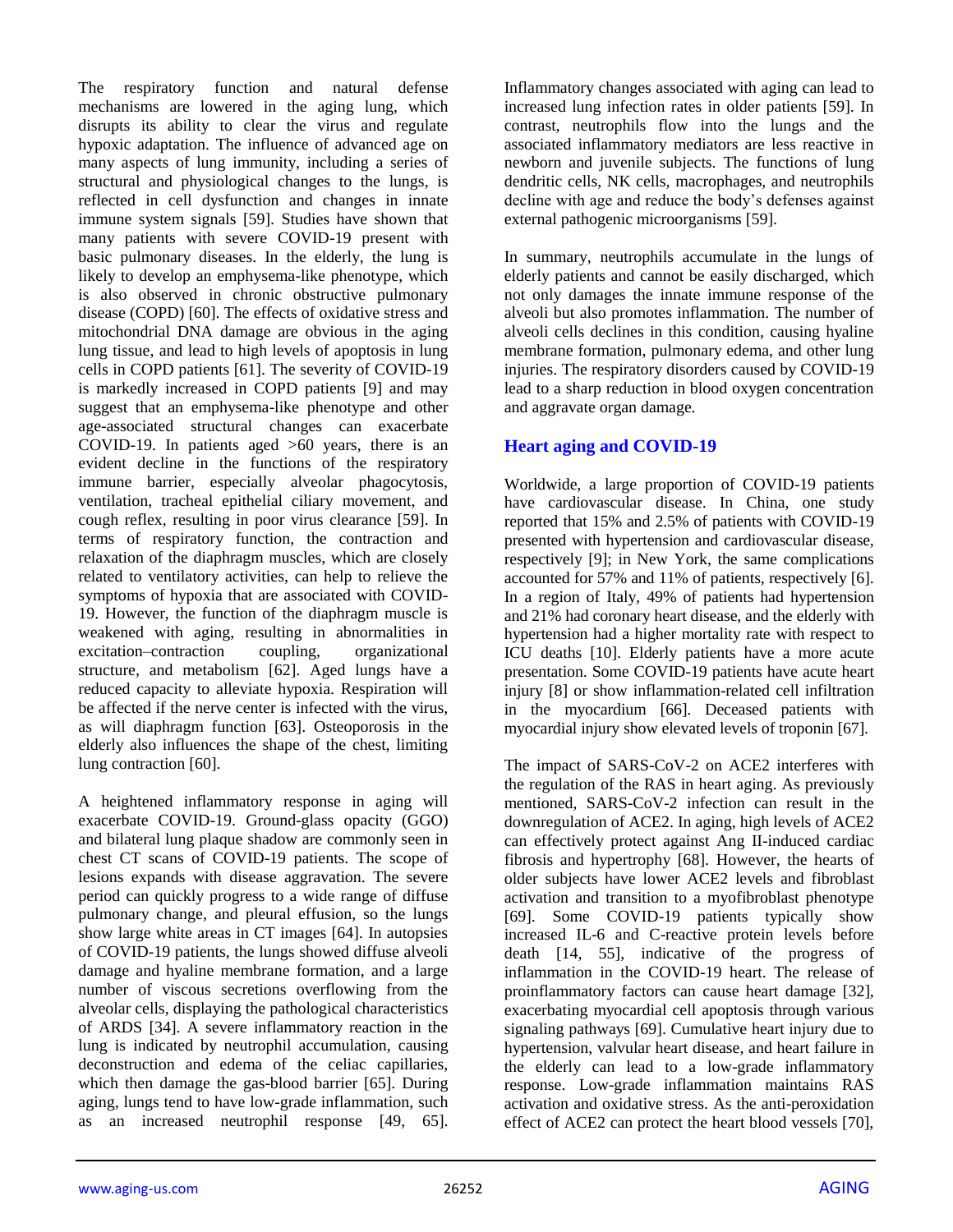the lack of ACE2 in the myocardium due to aging enhances oxidative damage and promotes inflammatory responses in the injured area. An imbalance between ACE and ACE2 exacerbates cellular damage among elderly patients when the myocardium undergoes an inflammatory reaction in COVID-19.

Atrial fibrosis occurs as a consequence of cardiovascular diseases during aging and can cause atrial overload and stretching [69]. The downregulation of ACE2 is associated with the occurrence of cardiac fibrosis. Fibrosis-induced changes to the heart structure and the associated increase in the number of fibroblasts can lead to more frequent arrhythmias and their progression to persistent or permanent arrhythmias. Several studies have mentioned the gradually increasing risk of arrhythmia in aging [71, 72]. In COVID-19 patients, the hyaline membrane can lead to a sharp drop in blood oxygen content [55] and puts extra strain on the heart. Cardiomyocyte energy metabolism can be damaged by the decrease in blood oxygen content. Right ventricular load is further increased because of edema and hyaline membrane formation in the aged lung, which increases pulmonary vascular resistance. If COVID-19 patients have an underlying heart condition and hypertension that have already damaged the cardiomyocytes, heart failure or arrhythmia can easily and rapidly occur in an already damaged lung.

Aging can decrease the tolerance to COVID-19 treatment in an aged heart. The use of chloroquine or hydroxychloroquine leads to an extension of the Q-T interval [73]. This finding indicates that the use of these drugs will also increase the risk of arrhythmia. Considering the decline that occurs in the pump function of the heart in the elderly, special attention should be paid to changes in the electrocardiography reads of these patients when selecting COVID-19 drug treatment. In patients with pneumonia, right heart failure and elevated levels of NT-ProBNP (a marker of heart failure) [74] are suggestive of a worsening of the condition and are associated with a significant increase in the fatality rate [75], which should also be considered when administering COVID-19 treatment.

#### **Kidney aging and COVID-19**

Patients with severe COVID-19 are more likely to have kidney injury. One study showed that approximately 15% of COVID-19 patients had acute kidney injury (AKI) [14]. Aging, comorbidities, and medical intervention predispose elderly patients to AKI [76]. In SARS-CoV infections, viral particles were found in the kidney, suggesting that the virus can infect this organ [77]. Given that SARS-CoV-2 has a higher affinity for humans than SARS-CoV [17], the kidneys are more likely to be a target of infection for SARS-CoV-2, resulting in AKI in elderly patients.

Elderly patients are considerably more likely to have an AKI in COVID-19 because the renal tubular function can be damaged by free radicals produced in the aging body [78]. The kidney tissue structure displays a reduced number of healthy nephrons, changes to the tubulointerstitium, thickening of the glomerular basement membrane, and increased glomerulosclerosis. Increased Ang II activity in the elderly leads to the accumulation of proinflammatory cells, thereby exacerbating the injury to renal tubular endothelial cells. In aging, the kidney lacks ACE2 and Ang-(1–7), resulting in glomerular sclerosis, which limits the role of proximal tubular cells and podocytes in resisting oxidative stress and cell proliferation [32, 78]. A cytokine storm caused by COVID-19 increases circulating IL-6 levels in the body; hence, the proinflammatory effects, combined with a lack of renal ACE2 protection, leads to a severe functional injury to the kidneys.

CKD (affected 5% of the 5,700 COVID-19 patients in the New York study [6]), hypertension, and heart failure are all comorbidities that increase the risk of AKI and are commonly coexisting illnesses in COVID-19 patients [9]. Patients with CKD usually have increased levels of AT1R in peripheral leukocytes [79], indicating that continuous Ang II activation can exacerbate kidney injury [80]. Uremic conditions due to CKD promote the excessive activation of monocyte ACE levels and inhibition of ACE2, thereby promoting endothelial adhesion and migration and possibly also atherosclerosis development [79]. The changes in blood flow in renal atherosclerosis reduce kidney elasticity and thicken the tunica intima, leading to prerenal AKI [76]. Renin secreted by glomerular cells is a key hormone for the production of Ang II, and glomerular cells are regulated by the RAS. As previously mentioned, coronavirus infection can reduce the concentrations of ACE2 on the cell surface, including in renal cells, which can lead to abnormal metabolism in the kidneys, and even in the whole body.

Because the excretory function of the kidney is lowered in aging, its capacity to excrete drugs and harmful metabolites is reduced. Electrolyte disturbances, such as hypokalemia, often occur as a result of fever, gastrointestinal symptoms, and reduced ACE2 levels in COVID-19 [81]. The aging kidney can undergo morphological and anatomical changes and display reduced filtration capacity [78], leading to increased drug-associated toxicity in the body. The disease process promotes an unstable internal environment and is more likely to result in a serious acid–base imbalance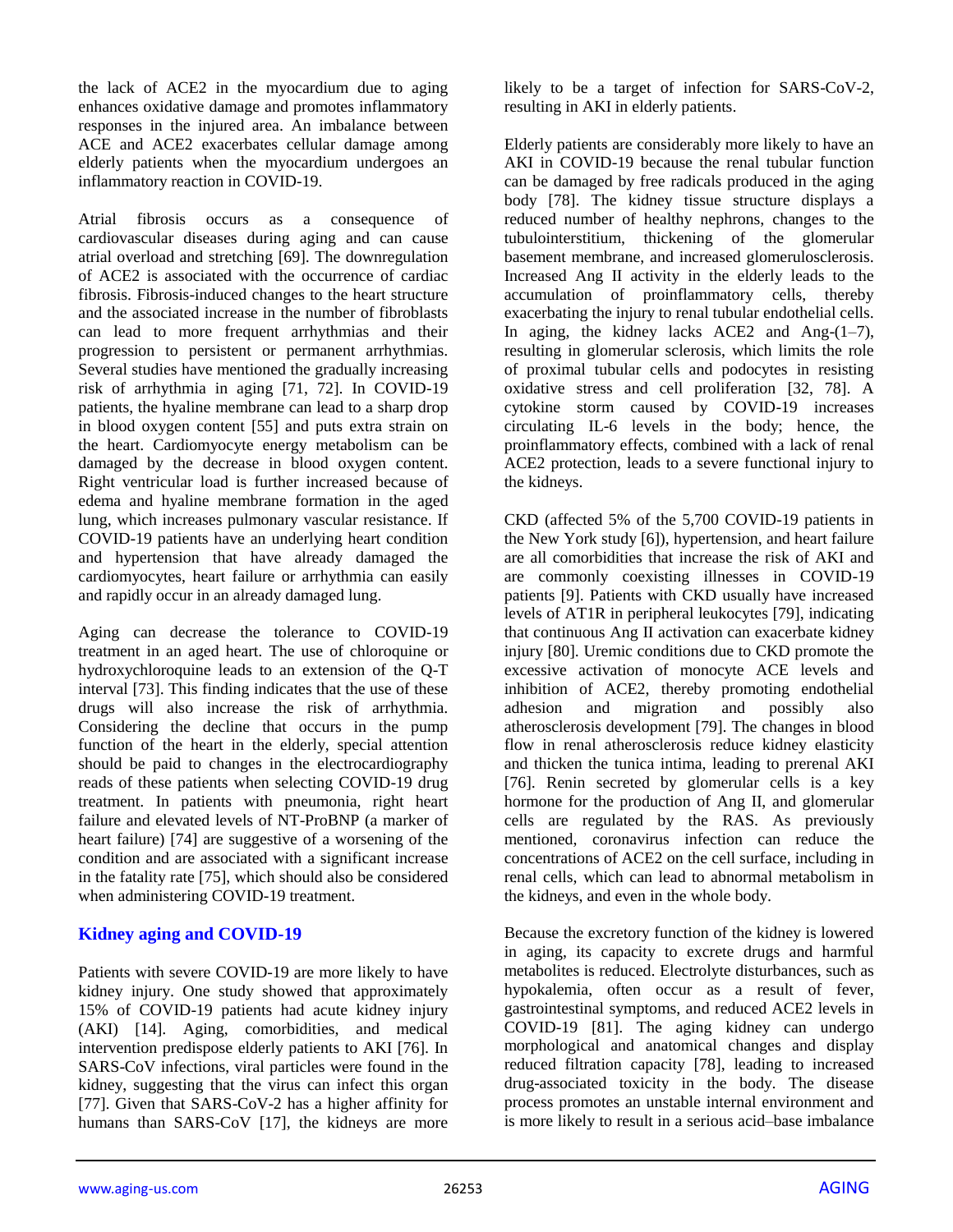in the elderly, and even result in severe conditions. In terms of treatment, clinicians should be cautious when administering drugs that are excreted through the kidneys, especially in patients with a preexisting kidney injury.

## **Aging and vascular injury in COVID-19**

Patients with COVID-19 have a high incidence of vasculitis and thrombosis in the lungs [82]. Some can also have Kawasaki disease [83], petechiae, tiny bruises, and/or transient livedoid eruptions in the skin [84]. Biochemical indicators such as prothrombin time, activated partial thromboplastin time, fibrinogen, and D-dimer are significantly increased or decreased [55], indicating that SARS-CoV-2 also affects the blood system and induces disseminated intravascular coagulation (DIC).

Vascular disease, a significant problem in the elderly, can easily cause serious endothelial damage during COVID-19 evolution. Aging arteries are characterized by changes in microRNA expression patterns, autophagy, smooth muscle cell migration and proliferation, and dynamic calcification [68], while vasculopathy is associated with increased ROS production, oxidative stress and deficiency of peroxidase [85]. Increased blood pressure, elevated blood sugar, obesity, low-density lipoprotein cholesterol, and sodium intake in the elderly can all influence endothelial function through oxidative stress and inflammatory disorders. The arterial walls develop atherosclerotic plaques and have increased rigidity and stiffness, leading to a reduction in arterial compliance [68]. Pathological changes during blood vessel aging play a role in the initial stages of DIC. Endothelial cells function to promote vasodilation, fibrinolysis, and suppress aggregation, and can inhibit the formation of thrombosis [28]. Endothelial cell dysfunction can facilitate the occurrence of microthrombosis [68, 86, 87]. Because ACE2 can increase the activity of endothelial cells, in the absence of ACE2 in COVID-19 and aging, Ang II activation causes smooth muscle contraction, induce high expression of proinflammatory factors, promote vascular contraction and endothelial dysfunction, all of which contribute to increased vascular permeability and eventually become predisposing factors for DIC [28]. A proinflammatory status in aging leads to enhanced plasma concentrations of inflammatory proteins [68]. When suffering from a COVID-19 associated cytokine storm, the anti-inflammatory properties of aging arteries decrease; this, when coupled with the presence of SARS-CoV-2 virus within the endothelial cells [82], is more likely to cause widespread coagulation throughout the body.

CD147, is expressed on the surface of blood cells [36]. Increased CD147 expression can occur during platelet activation or some inflammation-related responses [37], suggesting that the expression of CD147 may increase after SARS-CoV-2 infection. The combination of these factors can render the elderly more prone to systemic edema and congestion when suffering from COVID-19 related pneumonia, and is more likely to cause functional changes in organs with rich blood flow such as the kidneys, lungs, heart, and brain.

#### **Aging of the nervous system and COVID-19**

Many patients with COVID-19 have clear neurological symptoms such as cerebrovascular disease, unconsciousness, and skeletal muscle tremors [88], and at least one study reported the presence of SARS-CoV-2 mRNA in the cerebrospinal fluid of patients [89].

Elderly patients are more likely to be infected by SARS-CoV-2 in the central nervous system. Two other coronaviruses—SARS-CoV and MARS-CoV—display neuronal tropism [90, 91], which suggests that SARS-CoV-2 may have the same feature. Increased Ang II levels resulting from inflammatory responses such as the cytokine storm will lead to an increase in the permeability of blood vessels in the brain, increasing the possibility that the virus may reach the brain. Oxidative stress resulting from aging and inflammation also upregulates Ang II expression in the brain [92]. Thus, increased Ang II levels during aging can enlarge the site and scope of the infection among the elderly. When SARS-CoV-2 invades the brain stem, respiratory failure and organ disorders can become much more common symptoms of COVID-19.

Nerve aging and chronic disease are associated with the production of the proinflammatory factors IL-6 and IL-1β by microglia. The most common manifestations of deteriorating COVID-19 pneumonia in elderly patients are severe ARDS and MODS, both of which display increased circulating IL-6 levels. The dependence of the brain on a high oxygen concentration, unsaturated fatty acids, and strong mitochondrial metabolism lead to obvious high oxidative stress- and mitochondrial-related damage as a result of aging and microglial priming [93]. Brain damage in hypoxia due to COVID-19 leads to excessive activation of microglia and release of proinflammatory factors [93], which further aggravates the brain injury. SARS-CoV invasion of the brain was reported to increase the density of microglia [91]. This suggests that SARS-CoV-2 infection can also promote the overactivation of microglia, leading to a more severe inflammatory response, and even an "intracerebral storm" of inflammatory factors. SARS-CoV-2 infection may further reduce the availability of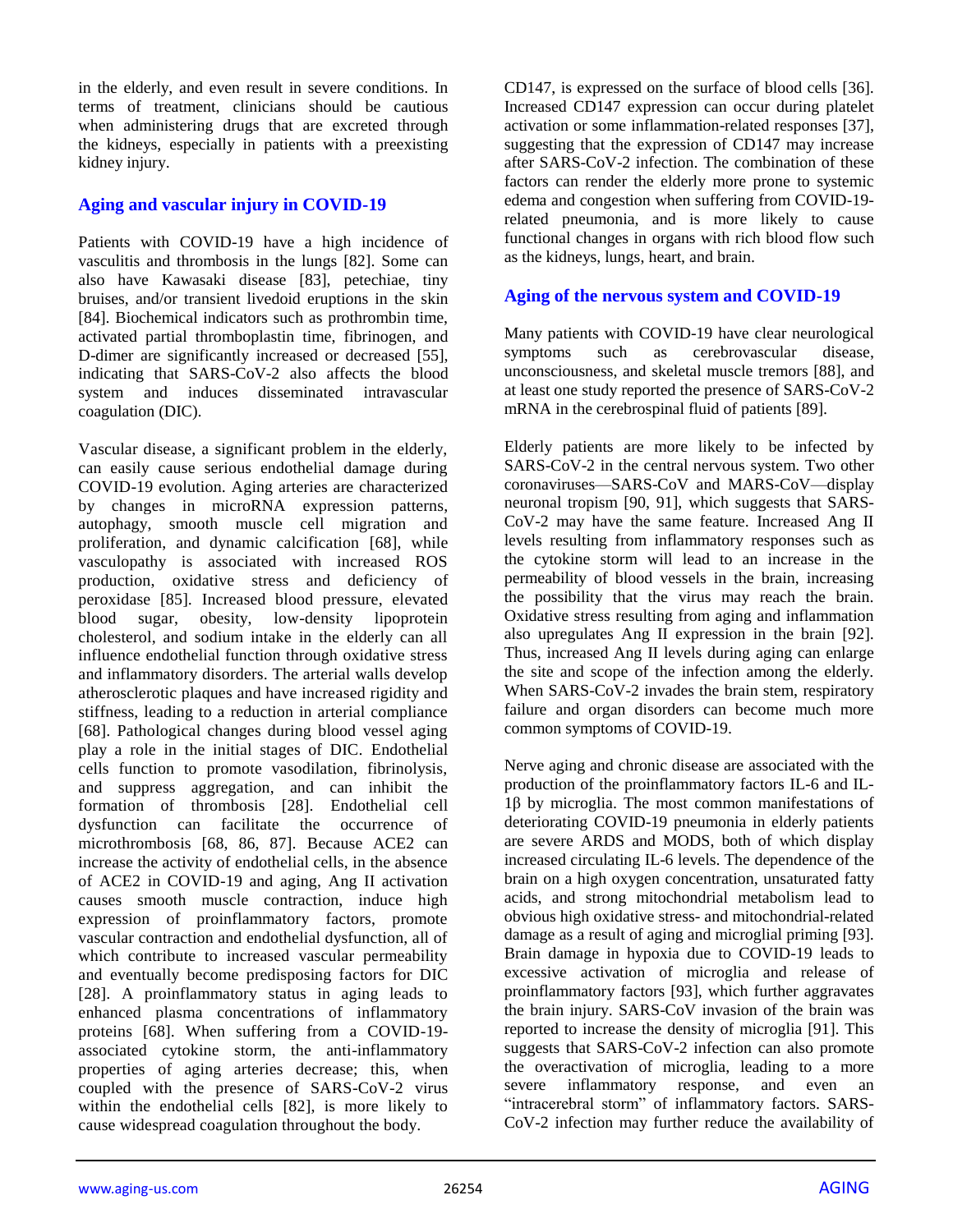ERS-associated proteins, as well as that of GRP78 and other chaperone proteins, in the elderly brain. This will cause apoptosis [58] and exacerbate brain damage.

Patients with COVID-19 often have increased bronchial secretions [42], and aspiration pneumonia may also be a possible cause for disease aggravation. Blockages caused by the secretions can lead to severe hypoxemia and lung tissue injury. In COVID-19 patients, hypoxia and the impact of SARS-CoV-2 on neurons reduce nerve responses, whereby the bronchial secreta cannot be effectively discharged through coughing and swallowing reflexes. Several neurodegenerative diseases can lead to slower reflexes in elderly patients when compared with young patients, which means that the nerve responses in the elderly can be more easily reduced. A recent study [94] reported that the use of an ACE inhibitor can alleviate pneumonia in stroke patients by reducing the effects of Ang II on the brain as well as substance P and bradykinin metabolism. These effects can enhance the cough reflex, prevent aspiration, and ultimately reduce the risk of pneumonia in the elderly; however, further evidence is required with respect to the risks and benefits of ACE inhibitor application.

## **Diabetes in the elderly and susceptibility to COVID-19**

In the elderly, aging is associated with diabetes, which can lead to chronic diseases such as hypertension, atherosclerosis, and kidney injury [95]. Zhou et al. reported a 19% incidence rate of diabetes among COVID-19 patients [14], similar to that reported in other studies [6, 9, 10]. This suggests that diabetes is an underlying risk of developing severe COVID-19.

Diabetes is one of the most commonly diagnosed agerelated comorbidities, and promotes inflammation and SARS-CoV-2 infection in the aging body. Hyperglycemia decreases proximal tubule ACE2 by activating the process of ACE2 shedding through ADAM17-mediated cleavage described in the previous [30]. The virus can attach to the shedding ACE2 and spread throughout the body. Hyperglycemia-induced ACE2 glycosylation can also lead to a decline in ACE2 function. Meanwhile, in type 2 diabetes, insulin can activate vascular ACE activity in vascular smooth muscle cells, and inhibit angiotensinogen and renin expression. In aging, the diabetes can enhance the sensitivity of local cells to inflammatory mediators and activate toll-like receptors to cause insulin resistance [95]. Hyperglycemia can enhance Ang II concentrations in cardiomyocytes and fibroblasts, which promotes the release of inflammatory mediators. Hyperglycemia also induces increased expression of CD147 [36], leading to

an increased probability of SARS-CoV-2 infection. Because of the close link between matrix metalloproteinases (MMPs) and CD147 [37], hyperglycemia can influence the migration of monocytes and the function of fibroblasts, as well as the release of TNF-α, vascular endothelial growth factor (VEGF), and IL-1β. Elevated expression of MMPs can also promote pulmonary inflammation, causing a cytokine storm, which is difficult to suppress, and result in systemic injury.

Concomitantly, diabetes and islet aging can affect the whole body in patients with deteriorating COVID-19. Strong ACE2 protein immunostaining was observed in the islet cells of patients with SARS-CoV infection: the higher the level of immunostaining, the greater the damage to the organs [96]. This suggests that the pancreas can also be attacked and damaged by SARS-CoV-2. This damage to pancreatic islet cells leads to abnormal insulin secretion, exacerbates the endocrine disorder in patients, and aggravates the damage to other organs [97]. COVID-19 may further lead to organ and tissue dysfunction because of the increased risk of cardiovascular disease and stroke resulting from diabetic nephropathy and diabetes [98]. High levels of insulin exert growth stimulatory effects on vascular cells and increase the formation of atherosclerotic plaques [99]. In a review of the relationship between GRP78 and aging [58], insulin secretion and insulin-like growth factor (IGF-1)-mediated regulation of GRP78 appeared to enhance the adaptive capacity of the UPR under ERS conditions. Aging can cause impaired autophagy in islet cells, which can lead to impaired βcell function. The accumulation of misfolded and aggregated proteins can activate the UPR [100]. GRP78 also plays a role in glucose homeostasis and has antiobesity properties. If the activity of GRP78 changes under the influence of COVID-19, the steady-state of insulin and ERS will change, resulting in an ERSinduced decline in immune resistance.

# **SUMMARY**

The SARS-CoV-2 virus outbreak is ongoing since December 2019. Numerous studies have attempted to clarify the relevant characteristics of the virus. However, the exact mechanisms underlying the high mortality rate of patients with chronic diseases and older patients requires further in-depth analysis. To date, the vaccine for the SARS-Cov-2 is still in development, and there is no specific drugs targeting the virus. Therefore, in clinical practice, it is necessary to pay close attention to changes in the condition of elderly patients, make accurate judgments, and prevent cytokine storms and multiple organ failure in as timely a manner as possible. Timely prevention and correct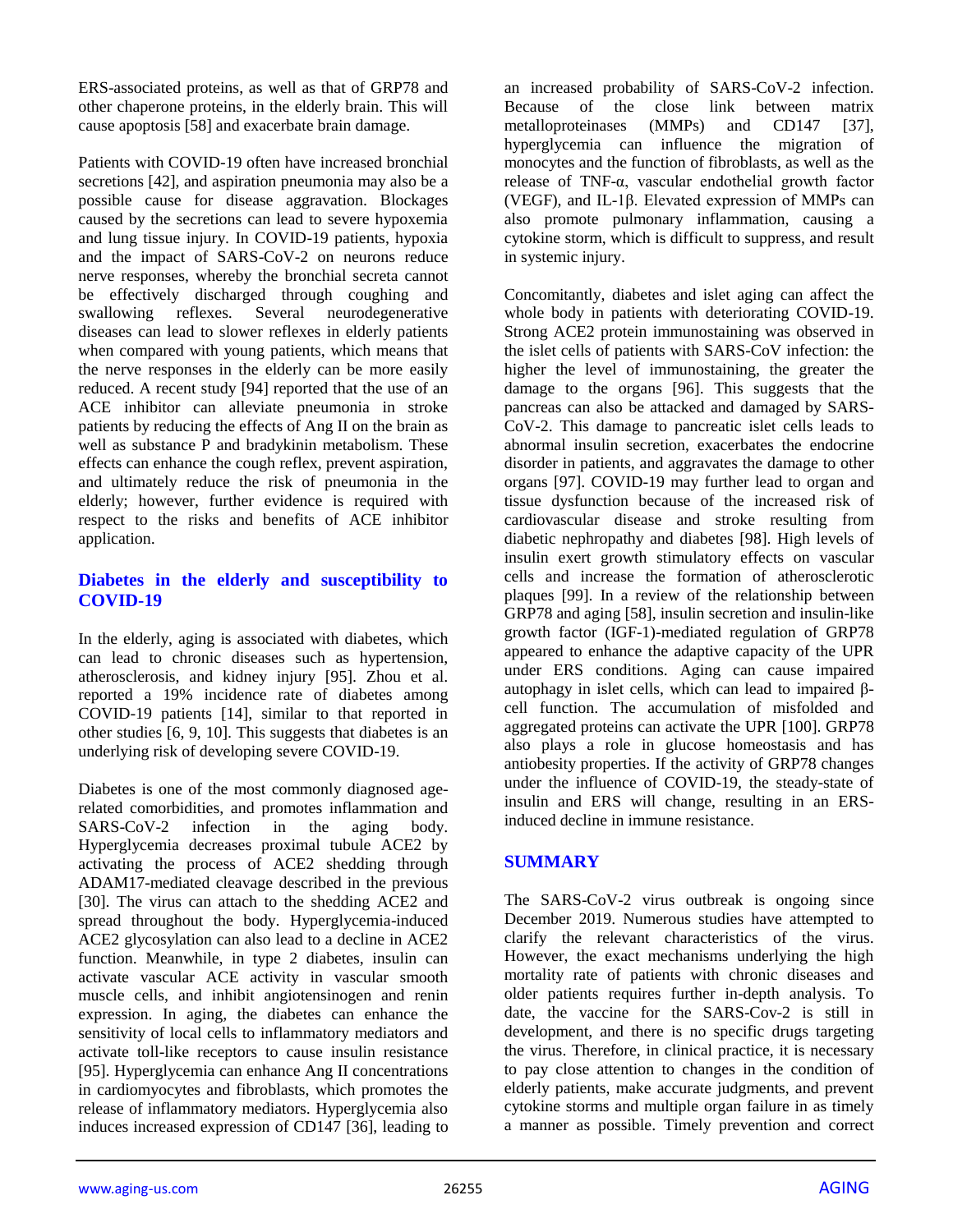treatment at the time of disease onset can prevent disease progression and the deterioration of patients, thereby reducing mortality.

## **AUTHOR CONTRIBUTIONS**

P.D. Zhang, Y. Guo and Z.J. Wu conceived and designed the study. L.M. Pang, Y. Liu and M.Z. Shen performed the literature search and drafted the manuscript. J.J. Ye screened and fitted the data. All authors critically revised the manuscript and approved the final version.

## **CONFLICTS OF INTEREST**

The authors declare no conflicts of interest.

## **FUNDING**

This work was supported by the Guangdong Medical Science and Technology Research Foundation (A2020162, C2019119).

## **REFERENCES**

- 1. López-Otín C, Blasco MA, Partridge L, Serrano M, Kroemer G. The hallmarks of aging. Cell. 2013; 153:1194–217. <https://doi.org/10.1016/j.cell.2013.05.039> PMID[:23746838](https://pubmed.ncbi.nlm.nih.gov/23746838)
- 2. Ferrucci L, Levine ME, Kuo PL, Simonsick EM. Time and the metrics of aging. Circ Res. 2018; 123:740–44. <https://doi.org/10.1161/CIRCRESAHA.118.312816> PMID[:30355074](https://pubmed.ncbi.nlm.nih.gov/30355074)
- 3. Partridge L, Deelen J, Slagboom PE. Facing up to the global challenges of ageing. Nature. 2018; 561:45–56. <https://doi.org/10.1038/s41586-018-0457-8> PMID[:30185958](https://pubmed.ncbi.nlm.nih.gov/30185958)
- 4. Ashapkin VV, Kutueva LI, Kurchashova SY, Kireev II. Are there common mechanisms between the Hutchinson-Gilford progeria syndrome and natural aging? Front Genet. 2019; 10:455. <https://doi.org/10.3389/fgene.2019.00455> PMID[:31156709](https://pubmed.ncbi.nlm.nih.gov/31156709)
- 5. Young BE, Ong SW, Kalimuddin S, Low JG, Tan SY, Loh J, Ng OT, Marimuthu K, Ang LW, Mak TM, Lau SK, Anderson DE, Chan KS, et al, and Singapore 2019 Novel Coronavirus Outbreak Research Team. Epidemiologic features and clinical course of patients infected with SARS-CoV-2 in Singapore. JAMA. 2020; 323:1488–94. <https://doi.org/10.1001/jama.2020.3204> PMID[:32125362](https://pubmed.ncbi.nlm.nih.gov/32125362)
- 6. Richardson S, Hirsch JS, Narasimhan M, Crawford JM, McGinn T, Davidson KW, Barnaby DP, Becker LB, Chelico JD, Cohen SL, Cookingham J, Coppa K,

Diefenbach MA, et al, and the Northwell COVID-19 Research Consortium. Presenting characteristics, comorbidities, and outcomes among 5700 patients hospitalized with COVID-19 in the New York city area. JAMA. 2020; 323:2052–59. <https://doi.org/10.1001/jama.2020.6775> PMI[D:32320003](https://pubmed.ncbi.nlm.nih.gov/32320003)

7. Lee JY, Kim HA, Huh K, Hyun M, Rhee JY, Jang S, Kim JY, Peck KR, Chang HH. Risk factors for mortality and respiratory support in elderly patients hospitalized with COVID-19 in Korea. J Korean Med Sci. 2020; 35:e223.

<https://doi.org/10.3346/jkms.2020.35.e223> PMI[D:32537957](https://pubmed.ncbi.nlm.nih.gov/32537957)

- 8. Huang C, Wang Y, Li X, Ren L, Zhao J, Hu Y, Zhang L, Fan G, Xu J, Gu X, Cheng Z, Yu T, Xia J, et al. Clinical features of patients infected with 2019 novel coronavirus in Wuhan, China. Lancet. 2020; 395:497–506. [https://doi.org/10.1016/S0140-6736\(20\)30183-5](https://doi.org/10.1016/S0140-6736(20)30183-5) PMI[D:31986264](https://pubmed.ncbi.nlm.nih.gov/31986264)
- 9. Guan WJ, Ni ZY, Hu Y, Liang WH, Ou CQ, He JX, Liu L, Shan H, Lei CL, Hui DS, Du B, Li LJ, Zeng G, et al, and China Medical Treatment Expert Group for Covid-19. Clinical characteristics of coronavirus disease 2019 in China. N Engl J Med. 2020; 382:1708–20. <https://doi.org/10.1056/NEJMoa2002032> PMI[D:32109013](https://pubmed.ncbi.nlm.nih.gov/32109013)
- 10. Grasselli G, Zangrillo A, Zanella A, Antonelli M, Cabrini L, Castelli A, Cereda D, Coluccello A, Foti G, Fumagalli R, Iotti G, Latronico N, Lorini L, et al, and COVID-19 Lombardy ICU Network. Baseline characteristics and outcomes of 1591 patients infected with SARS-CoV-2 admitted to ICUs of the Lombardy region, Italy. JAMA. 2020; 323:1574–81.

<https://doi.org/10.1001/jama.2020.5394> PMI[D:32250385](https://pubmed.ncbi.nlm.nih.gov/32250385)

11. Gold JA, Wong KK, Szablewski CM, Patel PR, Rossow J, da Silva J, Natarajan P, Morris SB, Fanfair RN, Rogers-Brown J, Bruce BB, Browning SD, Hernandez-Romieu AC, et al. Characteristics and clinical outcomes of adult patients hospitalized with COVID-19 - Georgia, March 2020. MMWR Morb Mortal Wkly Rep. 2020; 69:545–50.

<https://doi.org/10.15585/mmwr.mm6918e1> PMI[D:32379729](https://pubmed.ncbi.nlm.nih.gov/32379729)

12. Alsofayan YM, Althunayyan SM, Khan AA, Hakawi AM, Assiri AM. Clinical characteristics of COVID-19 in Saudi Arabia: a national retrospective study. J Infect Public Health. 2020; 13:920–25. <https://doi.org/10.1016/j.jiph.2020.05.026>

PMI[D:32534945](https://pubmed.ncbi.nlm.nih.gov/32534945)

13. Blagosklonny MV. From causes of aging to death from COVID-19. Aging (Albany NY). 2020; 12:10004–21.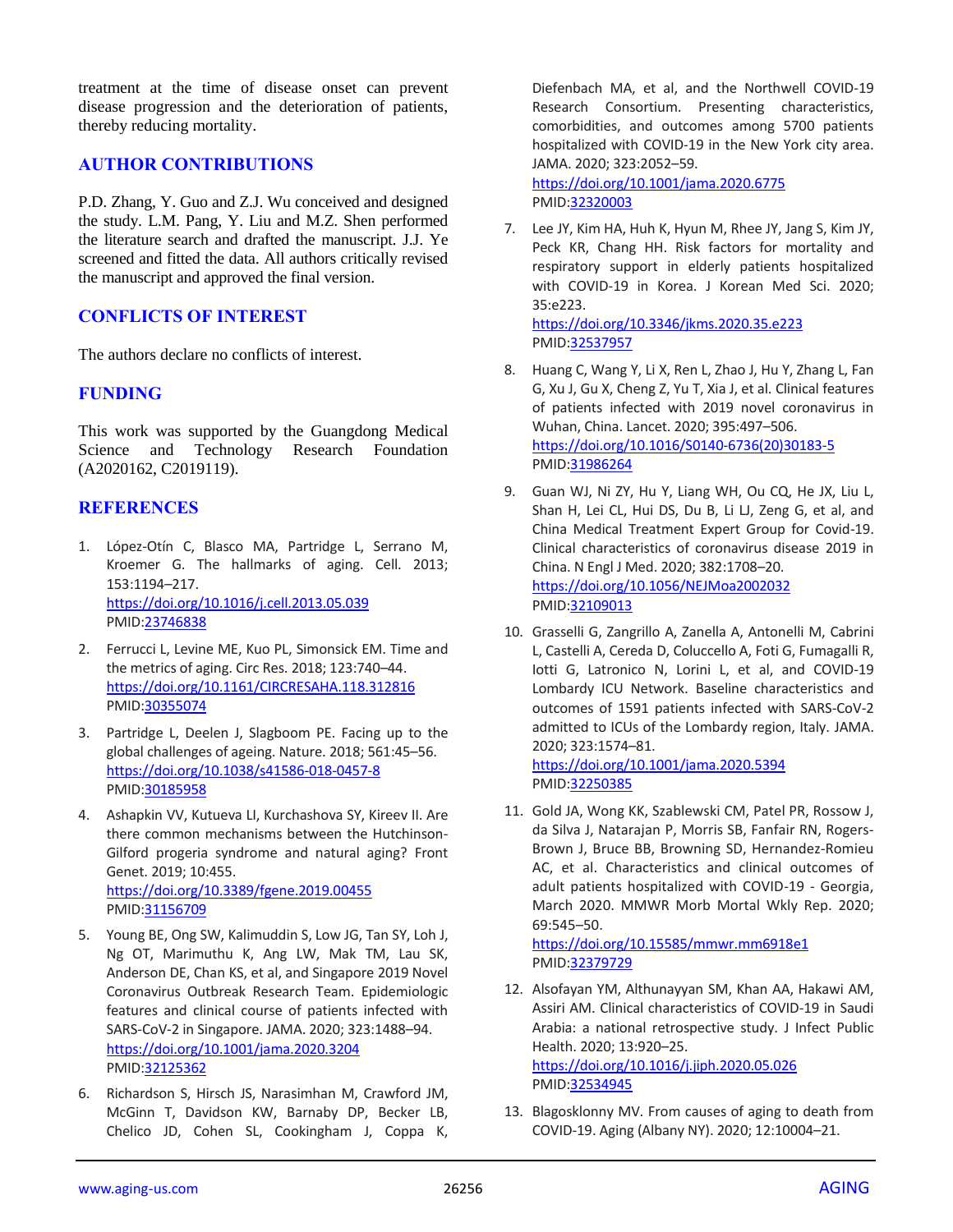<https://doi.org/10.18632/aging.103493> PMID[:32534452](https://pubmed.ncbi.nlm.nih.gov/32534452)

- 14. Zhou F, Yu T, Du R, Fan G, Liu Y, Liu Z, Xiang J, Wang Y, Song B, Gu X, Guan L, Wei Y, Li H, et al. Clinical course and risk factors for mortality of adult inpatients with COVID-19 in Wuhan, China: a retrospective cohort study. Lancet. 2020; 395:1054–62. [https://doi.org/10.1016/S0140-6736\(20\)30566-3](https://doi.org/10.1016/S0140-6736(20)30566-3) PMID[:32171076](https://pubmed.ncbi.nlm.nih.gov/32171076)
- 15. Wu Z, McGoogan JM. Characteristics of and important lessons from the coronavirus disease 2019 (COVID-19) outbreak in China: summary of a report of 72 314 cases from the Chinese center for disease control and prevention. JAMA. 2020; 323:1239–42. <https://doi.org/10.1001/jama.2020.2648> PMID[:32091533](https://pubmed.ncbi.nlm.nih.gov/32091533)
- 16. Xu X, Chen P, Wang J, Feng J, Zhou H, Li X, Zhong W, Hao P. Evolution of the novel coronavirus from the ongoing Wuhan outbreak and modeling of its spike protein for risk of human transmission. Sci China Life Sci. 2020; 63:457–60. <https://doi.org/10.1007/s11427-020-1637-5>
	- PMID[:32009228](https://pubmed.ncbi.nlm.nih.gov/32009228)
- 17. Hoffmann M, Kleine-Weber H, Schroeder S, Krüger N, Herrler T, Erichsen S, Schiergens TS, Herrler G, Wu NH, Nitsche A, Müller MA, Drosten C, Pöhlmann S. SARS-CoV-2 cell entry depends on ACE2 and TMPRSS2 and is blocked by a clinically proven protease inhibitor. Cell. 2020; 181:271–80.e8. <https://doi.org/10.1016/j.cell.2020.02.052> PMID[:32142651](https://pubmed.ncbi.nlm.nih.gov/32142651)
- 18. Eder P, Łodyga M, Dobrowolska A, Rydzewska G, Kamhieh-Milz J. Addressing multiple gastroenterological aspects of coronavirus disease 2019. Pol Arch Intern Med. 2020; 130:420–30. <https://doi.org/10.20452/pamw.15332> PMID[:32356641](https://pubmed.ncbi.nlm.nih.gov/32356641)
- 19. Zhou P, Yang XL, Wang XG, Hu B, Zhang L, Zhang W, Si HR, Zhu Y, Li B, Huang CL, Chen HD, Chen J, Luo Y, et al. A pneumonia outbreak associated with a new coronavirus of probable bat origin. Nature. 2020; 579:270–73. <https://doi.org/10.1038/s41586-020-2012-7> PMID[:32015507](https://pubmed.ncbi.nlm.nih.gov/32015507)
- 20. Wrapp D, Wang N, Corbett KS, Goldsmith JA, Hsieh CL, Abiona O, Graham BS, McLellan JS. cryo-EM structure of the 2019-nCoV spike in the prefusion conformation. Science. 2020; 367:1260–63. <https://doi.org/10.1126/science.abb2507> PMID[:32075877](https://pubmed.ncbi.nlm.nih.gov/32075877)
- 21. Li W, Moore MJ, Vasilieva N, Sui J, Wong SK, Berne MA, Somasundaran M, Sullivan JL, Luzuriaga K, Greenough

TC, Choe H, Farzan M. Angiotensin-converting enzyme 2 is a functional receptor for the SARS coronavirus. Nature. 2003; 426:450–54.

<https://doi.org/10.1038/nature02145> PMI[D:14647384](https://pubmed.ncbi.nlm.nih.gov/14647384)

22. Kuba K, Imai Y, Rao S, Gao H, Guo F, Guan B, Huan Y, Yang P, Zhang Y, Deng W, Bao L, Zhang B, Liu G, et al. A crucial role of angiotensin converting enzyme 2 (ACE2) in SARS coronavirus-induced lung injury. Nat Med. 2005; 11:875–79.

<https://doi.org/10.1038/nm1267> PMI[D:16007097](https://pubmed.ncbi.nlm.nih.gov/16007097)

- 23. Saheb Sharif-Askari N, Saheb Sharif-Askari F, Alabed M, Temsah MH, Al Heialy S, Hamid Q, Halwani R. Airways expression of SARS-CoV-2 receptor, ACE2, and TMPRSS2 is lower in children than adults and increases with smoking and COPD. Mol Ther Methods Clin Dev. 2020; 18:1–6. <https://doi.org/10.1016/j.omtm.2020.05.013>
	- PMI[D:32537478](https://pubmed.ncbi.nlm.nih.gov/32537478)
- 24. Sampson AK, Moritz KM, Denton KM. Postnatal ontogeny of angiotensin receptors and ACE2 in male and female rats. Gend Med. 2012; 9:21–32. <https://doi.org/10.1016/j.genm.2011.12.003> PMI[D:22266307](https://pubmed.ncbi.nlm.nih.gov/22266307)
- 25. Li MY, Li L, Zhang Y, Wang XS. Expression of the SARS-CoV-2 cell receptor gene ACE2 in a wide variety of human tissues. Infect Dis Poverty. 2020; 9:45. <https://doi.org/10.1186/s40249-020-00662-x> PMI[D:32345362](https://pubmed.ncbi.nlm.nih.gov/32345362)
- 26. Gallagher PE, Ferrario CM, Tallant EA. Regulation of ACE2 in cardiac myocytes and fibroblasts. Am J Physiol Heart Circ Physiol. 2008; 295:H2373–79. <https://doi.org/10.1152/ajpheart.00426.2008> PMI[D:18849338](https://pubmed.ncbi.nlm.nih.gov/18849338)
- 27. Oudit GY, Kassiri Z, Patel MP, Chappell M, Butany J, Backx PH, Tsushima RG, Scholey JW, Khokha R, Penninger JM. Angiotensin II-mediated oxidative stress and inflammation mediate the age-dependent cardiomyopathy in ACE2 null mice. Cardiovasc Res. 2007; 75:29–39. <https://doi.org/10.1016/j.cardiores.2007.04.007> PMI[D:17499227](https://pubmed.ncbi.nlm.nih.gov/17499227)
- 28. Zhang YH, Zhang YH, Dong XF, Hao QQ, Zhou XM, Yu QT, Li SY, Chen X, Tengbeh AF, Dong B, Zhang Y. ACE2 and ang-(1-7) protect endothelial cell function and prevent early atherosclerosis by inhibiting inflammatory response. Inflamm Res. 2015; 64:253–60. <https://doi.org/10.1007/s00011-015-0805-1> PMI[D:25721616](https://pubmed.ncbi.nlm.nih.gov/25721616)
- 29. Fernández-Atucha A, Izagirre A, Fraile-Bermúdez AB, Kortajarena M, Larrinaga G, Martinez-Lage P, Echevarría E, Gil J. Sex differences in the aging pattern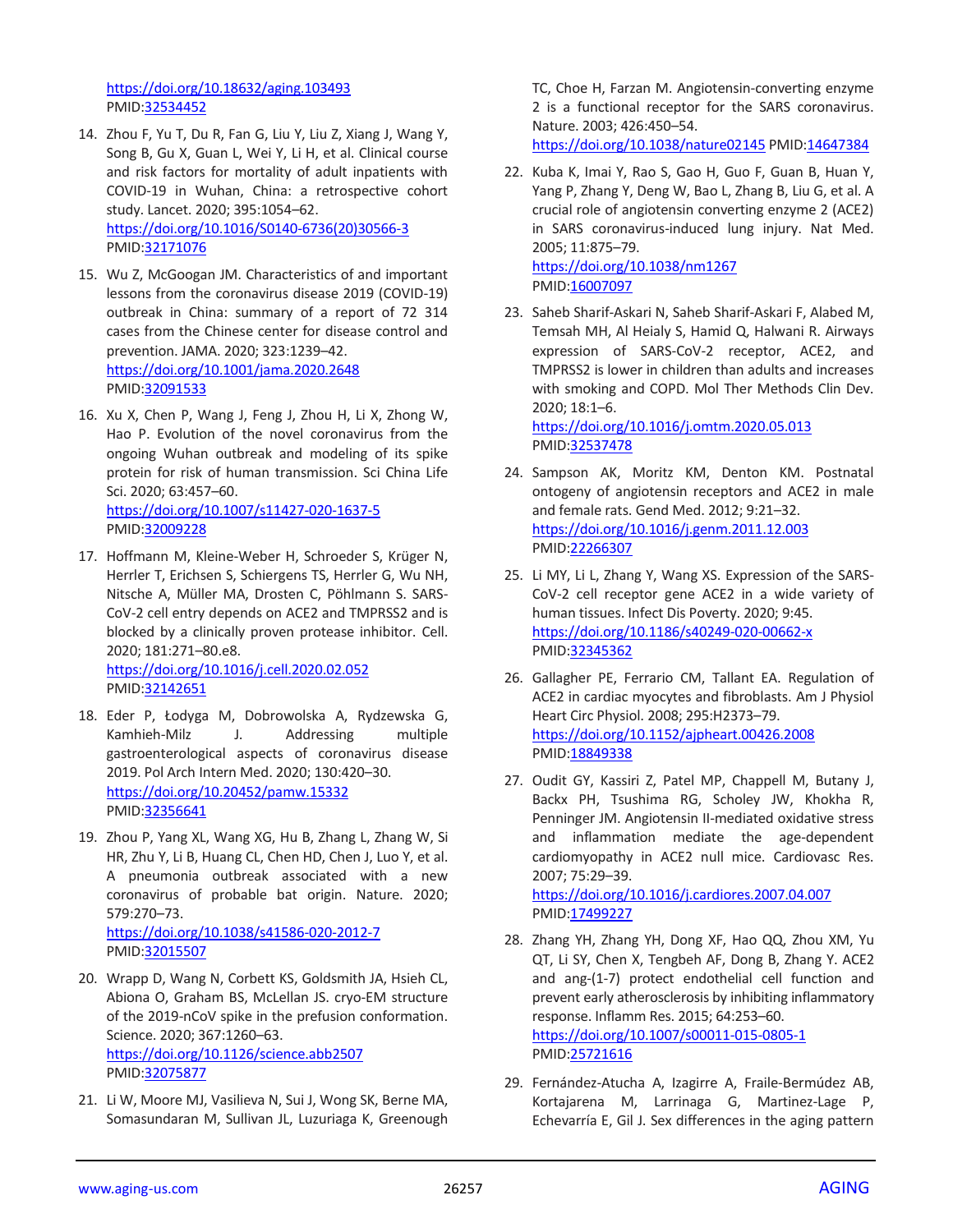of renin-angiotensin system serum peptidases. Biol Sex Differ. 2017; 8:5. <https://doi.org/10.1186/s13293-017-0128-8> PMID[:28174624](https://pubmed.ncbi.nlm.nih.gov/28174624)

- 30. Anguiano L, Riera M, Pascual J, Soler MJ. Circulating ACE2 in cardiovascular and kidney diseases. Curr Med Chem. 2017; 24:3231–41. <https://doi.org/10.2174/0929867324666170414162841> PMID[:28413960](https://pubmed.ncbi.nlm.nih.gov/28413960)
- 31. Forrester SJ, Booz GW, Sigmund CD, Coffman TM, Kawai T, Rizzo V, Scalia R, Eguchi S. Angiotensin II signal transduction: an update on mechanisms of physiology and pathophysiology. Physiol Rev. 2018; 98:1627–738. <https://doi.org/10.1152/physrev.00038.2017> PMID[:29873596](https://pubmed.ncbi.nlm.nih.gov/29873596)
- 32. Simões E Silva AC, Teixeira MM. ACE inhibition, ACE2 and angiotensin-(1-7) axis in kidney and cardiac inflammation and fibrosis. Pharmacol Res. 2016; 107:154–62. <https://doi.org/10.1016/j.phrs.2016.03.018> PMID[:26995300](https://pubmed.ncbi.nlm.nih.gov/26995300)
- 33. Ibrahim IM, Abdelmalek DH, Elshahat ME, Elfiky AA. COVID-19 spike-host cell receptor GRP78 binding site prediction. J Infect. 2020; 80:554–62. <https://doi.org/10.1016/j.jinf.2020.02.026> PMID[:32169481](https://pubmed.ncbi.nlm.nih.gov/32169481)
- 34. Wang K, Chen W, Zhou YS, Lian JQ, Zhang Z, Du P, Gong L, Zhang Y, Cui HY, Geng JJ, Wang B, Sun XX, Wang CF, et al. SARS-CoV-2 invades host cells via a novel route: CD147-spike protein. bioRxiv. 2020. [Epub ahead of print].

<https://doi.org/10.1101/2020.03.14.988345>

- 35. Liu C, von Brunn A, Zhu D. Cyclophilin a and CD147: novel therapeutic targets for the treatment of COVID-19. Med Drug Discov. 2020; 7:100056. <https://doi.org/10.1016/j.medidd.2020.100056> PMID[:32835213](https://pubmed.ncbi.nlm.nih.gov/32835213)
- 36. Ulrich H, Pillat MM. CD147 as a target for COVID-19 treatment: suggested effects of azithromycin and stem cell engagement. Stem Cell Rev Rep. 2020; 16:434–40. <https://doi.org/10.1007/s12015-020-09976-7> PMID[:32307653](https://pubmed.ncbi.nlm.nih.gov/32307653)
- 37. von Ungern-Sternberg SNI, Zernecke A, Seizer P. Extracellular Matrix Metalloproteinase Inducer EMMPRIN (CD147) in Cardiovascular Disease. Int J Mol Sci. 2018; 19:507.

<https://doi.org/10.3390/ijms19020507> PMI[D:29419744](https://pubmed.ncbi.nlm.nih.gov/29419744)

38. Li J, Xie H, Yi M, Peng L, Lei D, Chen X, Jian D. Expression of cyclophilin a and CD147 during skin aging. Zhong Nan Da Xue Xue Bao Yi Xue Ban. 2011; 36:203–11.

<https://doi.org/10.3969/j.issn.1672-7347.2011.03.003> PMI[D:21464540](https://pubmed.ncbi.nlm.nih.gov/21464540)

- 39. Gong J, Wang XZ, Wang T, Chen JJ, Xie XY, Hu H, Yu F, Liu HL, Jiang XY, Fan HD. Molecular signal networks and regulating mechanisms of the unfolded protein response. J Zhejiang Univ Sci B. 2017; 18:1–14. <https://doi.org/10.1631/jzus.B1600043> PMI[D:28070992](https://pubmed.ncbi.nlm.nih.gov/28070992)
- 40. Köseler A, Sabirli R, Gören T, Türkçüer I, Kurt Ö. Endoplasmic reticulum stress markers in SARS-COV-2 infection and pneumonia: case-control study. In Vivo. 2020; 34:1645–50. <https://doi.org/10.21873/invivo.11956> PMI[D:32503824](https://pubmed.ncbi.nlm.nih.gov/32503824)
- 41. Park KW, Eun Kim G, Morales R, Moda F, Moreno-Gonzalez I, Concha-Marambio L, Lee AS, Hetz C, Soto C. The endoplasmic reticulum chaperone GRP78/BiP modulates prion propagation in vitro and in vivo. Sci Rep. 2017; 7:44723. <https://doi.org/10.1038/srep44723> PMID[:28333162](https://pubmed.ncbi.nlm.nih.gov/28333162)
- 42. Xu Z, Shi L, Wang Y, Zhang J, Huang L, Zhang C, Liu S, Zhao P, Liu H, Zhu L, Tai Y, Bai C, Gao T, et al. Pathological findings of COVID-19 associated with acute respiratory distress syndrome. Lancet Respir Med. 2020; 8:420–22. [https://doi.org/10.1016/S2213-2600\(20\)30076-X](https://doi.org/10.1016/S2213-2600(20)30076-X) PMI[D:32085846](https://pubmed.ncbi.nlm.nih.gov/32085846)
- 43. Liberale L, Montecucco F, Tardif JC, Libby P, Camici GG. Inflamm-ageing: the role of inflammation in agedependent cardiovascular disease. Eur Heart J. 2020; 41:2974–82. <https://doi.org/10.1093/eurheartj/ehz961>

PMI[D:32006431](https://pubmed.ncbi.nlm.nih.gov/32006431)

- 44. Mueller AL, McNamara MS, Sinclair DA. Why does COVID-19 disproportionately affect older people? Aging (Albany NY). 2020; 12:9959–81. <https://doi.org/10.18632/aging.103344> PMI[D:32470948](https://pubmed.ncbi.nlm.nih.gov/32470948)
- 45. Simon AK, Hollander GA, McMichael A. Evolution of the immune system in humans from infancy to old age. Proc Biol Sci. 2015; 282:20143085. <https://doi.org/10.1098/rspb.2014.3085> PMI[D:26702035](https://pubmed.ncbi.nlm.nih.gov/26702035)
- 46. Bone RC. Immunologic dissonance: a continuing evolution in our understanding of the systemic inflammatory response syndrome (SIRS) and the multiple organ dysfunction syndrome (MODS). Ann Intern Med. 1996; 125:680–87. [https://doi.org/10.7326/0003-4819-125-8-199610150-](https://doi.org/10.7326/0003-4819-125-8-199610150-00009) [00009](https://doi.org/10.7326/0003-4819-125-8-199610150-00009) PMI[D:8849154](https://pubmed.ncbi.nlm.nih.gov/8849154)
- 47. Man MQ, Elias PM. Could inflammaging and its sequelae be prevented or mitigated? Clin Interv Aging. 2019; 14:2301–04.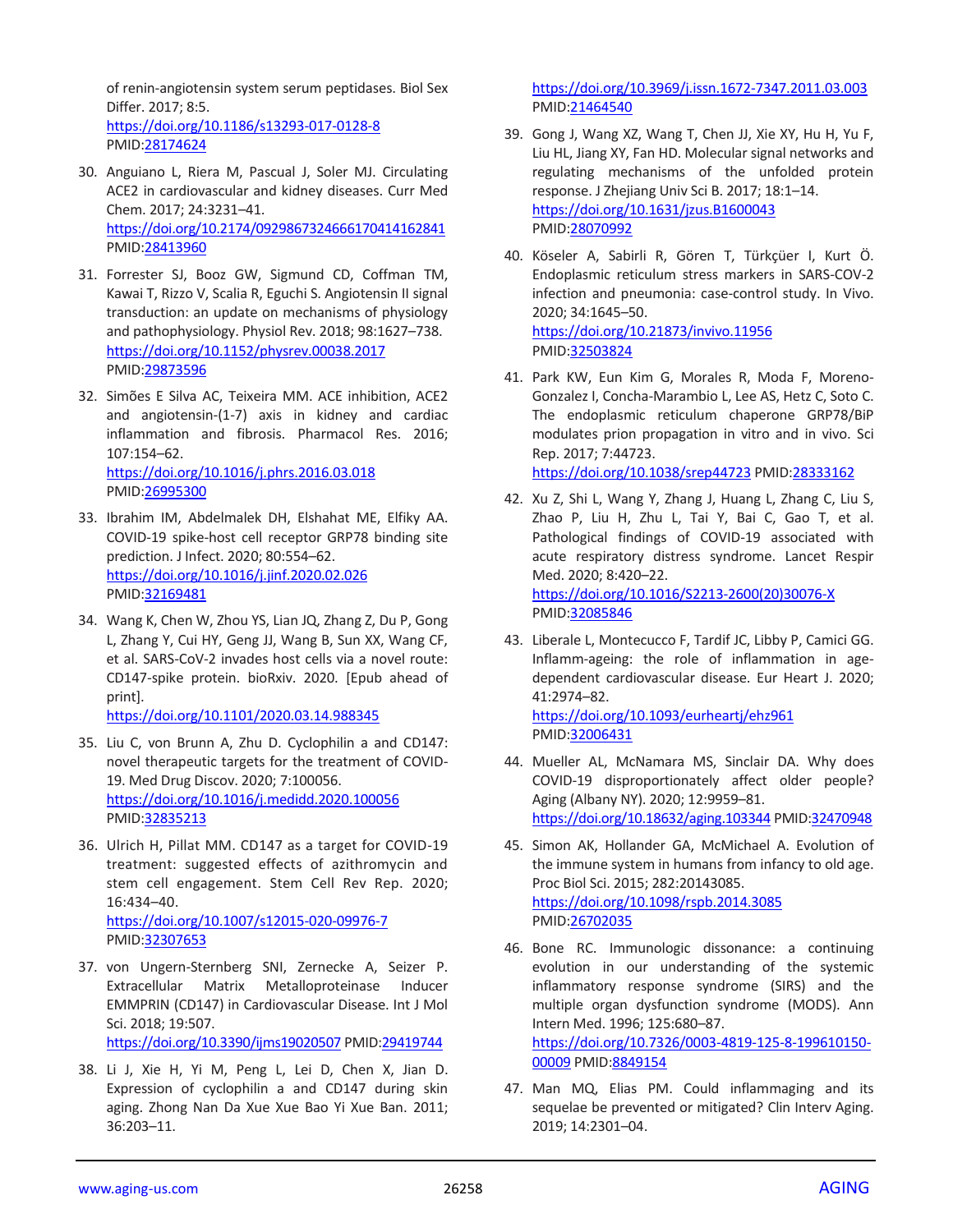<https://doi.org/10.2147/CIA.S235595> PMID[:31920294](https://pubmed.ncbi.nlm.nih.gov/31920294)

48. Santos RA, Sampaio WO, Alzamora AC, Motta-Santos D, Alenina N, Bader M, Campagnole-Santos MJ. The ACE2/Angiotensin-(1-7)/MAS axis of the reninangiotensin system: focus on angiotensin-(1-7). Physiol Rev. 2018; 98:505–53. <https://doi.org/10.1152/physrev.00023.2016>

PMID[:29351514](https://pubmed.ncbi.nlm.nih.gov/29351514)

49. Schouten LR, van Kaam AH, Kohse F, Veltkamp F, Bos LD, de Beer FM, van Hooijdonk RT, Horn J, Straat M, Witteveen E, Glas GJ, Wieske L, van Vught LA, et al, and MARS consortium. Age-dependent differences in pulmonary host responses in ARDS: a prospective observational cohort study. Ann Intensive Care. 2019; 9:55.

<https://doi.org/10.1186/s13613-019-0529-4> PMID[:31089908](https://pubmed.ncbi.nlm.nih.gov/31089908)

- 50. Bar-Natan M, Hymes KB. Management of intraoperative coagulopathy. Neurosurg Clin N Am. 2018; 29:557–65. <https://doi.org/10.1016/j.nec.2018.06.007> PMID[:30223968](https://pubmed.ncbi.nlm.nih.gov/30223968)
- 51. Harenberg J, Favaloro E. COVID-19: progression of disease and intravascular coagulation - present status and future perspectives. Clin Chem Lab Med. 2020; 58:1029–36. <https://doi.org/10.1515/cclm-2020-0502> PMID[:32406381](https://pubmed.ncbi.nlm.nih.gov/32406381)
- 52. Cevenini E, Monti D, Franceschi C. Inflamm-ageing. Curr Opin Clin Nutr Metab Care. 2013; 16:14–20. <https://doi.org/10.1097/MCO.0b013e32835ada13> PMID[:23132168](https://pubmed.ncbi.nlm.nih.gov/23132168)
- 53. Calder PC, Bosco N, Bourdet-Sicard R, Capuron L, Delzenne N, Doré J, Franceschi C, Lehtinen MJ, Recker T, Salvioli S, Visioli F. Health relevance of the modification of low grade inflammation in ageing (inflammageing) and the role of nutrition. Ageing Res Rev. 2017; 40:95–119. <https://doi.org/10.1016/j.arr.2017.09.001> PMID[:28899766](https://pubmed.ncbi.nlm.nih.gov/28899766)
- 54. Vlahos R, Stambas J, Bozinovski S, Broughton BR, Drummond GR, Selemidis S. Inhibition of Nox2 oxidase activity ameliorates influenza a virusinduced lung inflammation. PLoS Pathog. 2011; 7:e1001271. <https://doi.org/10.1371/journal.ppat.1001271> PMID[:21304882](https://pubmed.ncbi.nlm.nih.gov/21304882)
- 55. Wu C, Chen X, Cai Y, Xia J, Zhou X, Xu S, Huang H, Zhang L, Zhou X, Du C, Zhang Y, Song J, Wang S, et al. Risk factors associated with acute respiratory distress syndrome and death in patients with coronavirus

disease 2019 pneumonia in Wuhan, China. JAMA Intern Med. 2020; 180:934–43. <https://doi.org/10.1001/jamainternmed.2020.0994> PMI[D:32167524](https://pubmed.ncbi.nlm.nih.gov/32167524)

56. Heurich A, Hofmann-Winkler H, Gierer S, Liepold T, Jahn O, Pöhlmann S. TMPRSS2 and ADAM17 cleave ACE2 differentially and only proteolysis by TMPRSS2 augments entry driven by the severe acute respiratory syndrome coronavirus spike protein. J Virol. 2014; 88:1293–307.

<https://doi.org/10.1128/JVI.02202-13> PMI[D:24227843](https://pubmed.ncbi.nlm.nih.gov/24227843)

- 57. Borok Z, Horie M, Flodby P, Wang H, Liu Y, Ganesh S, Firth AL, Minoo P, Li C, Beers MF, Lee AS, Zhou B. Grp78 loss in epithelial progenitors reveals an agelinked role for endoplasmic reticulum stress in pulmonary fibrosis. Am J Respir Crit Care Med. 2020; 201:198–211. <https://doi.org/10.1164/rccm.201902-0451OC> PMI[D:31738079](https://pubmed.ncbi.nlm.nih.gov/31738079)
- 58. Pfaffenbach KT, Lee AS. The critical role of GRP78 in physiologic and pathologic stress. Curr Opin Cell Biol. 2011; 23:150–56. <https://doi.org/10.1016/j.ceb.2010.09.007> PMI[D:20970977](https://pubmed.ncbi.nlm.nih.gov/20970977)
- 59. Boe DM, Boule LA, Kovacs EJ. Innate immune responses in the ageing lung. Clin Exp Immunol. 2017; 187:16–25. <https://doi.org/10.1111/cei.12881> PMID[:27711979](https://pubmed.ncbi.nlm.nih.gov/27711979)
- 60. Brandsma CA, de Vries M, Costa R, Woldhuis RR, Königshoff M, Timens W. Lung ageing and COPD: is there a role for ageing in abnormal tissue repair? Eur Respir Rev. 2017; 26:170073. <https://doi.org/10.1183/16000617.0073-2017> PMI[D:29212834](https://pubmed.ncbi.nlm.nih.gov/29212834)
- 61. MacNee W. Accelerated lung aging: a novel pathogenic mechanism of chronic obstructive pulmonary disease (COPD). Biochem Soc Trans. 2009; 37:819–23. <https://doi.org/10.1042/BST0370819> PMI[D:19614601](https://pubmed.ncbi.nlm.nih.gov/19614601)
- 62. Kelley RC, Ferreira LF. Diaphragm abnormalities in heart failure and aging: mechanisms and integration of cardiovascular and respiratory pathophysiology. Heart Fail Rev. 2017; 22:191–207. <https://doi.org/10.1007/s10741-016-9549-4> PMI[D:27000754](https://pubmed.ncbi.nlm.nih.gov/27000754)
- 63. Ogier M, Andéol G, Sagui E, Dal Bo G. How to detect and track chronic neurologic sequelae of COVID-19? Use of auditory brainstem responses and neuroimaging for long-term patient follow-up. Brain Behav Immun Health. 2020; 5:100081.

<https://doi.org/10.1016/j.bbih.2020.100081> PMI[D:32427134](https://pubmed.ncbi.nlm.nih.gov/32427134)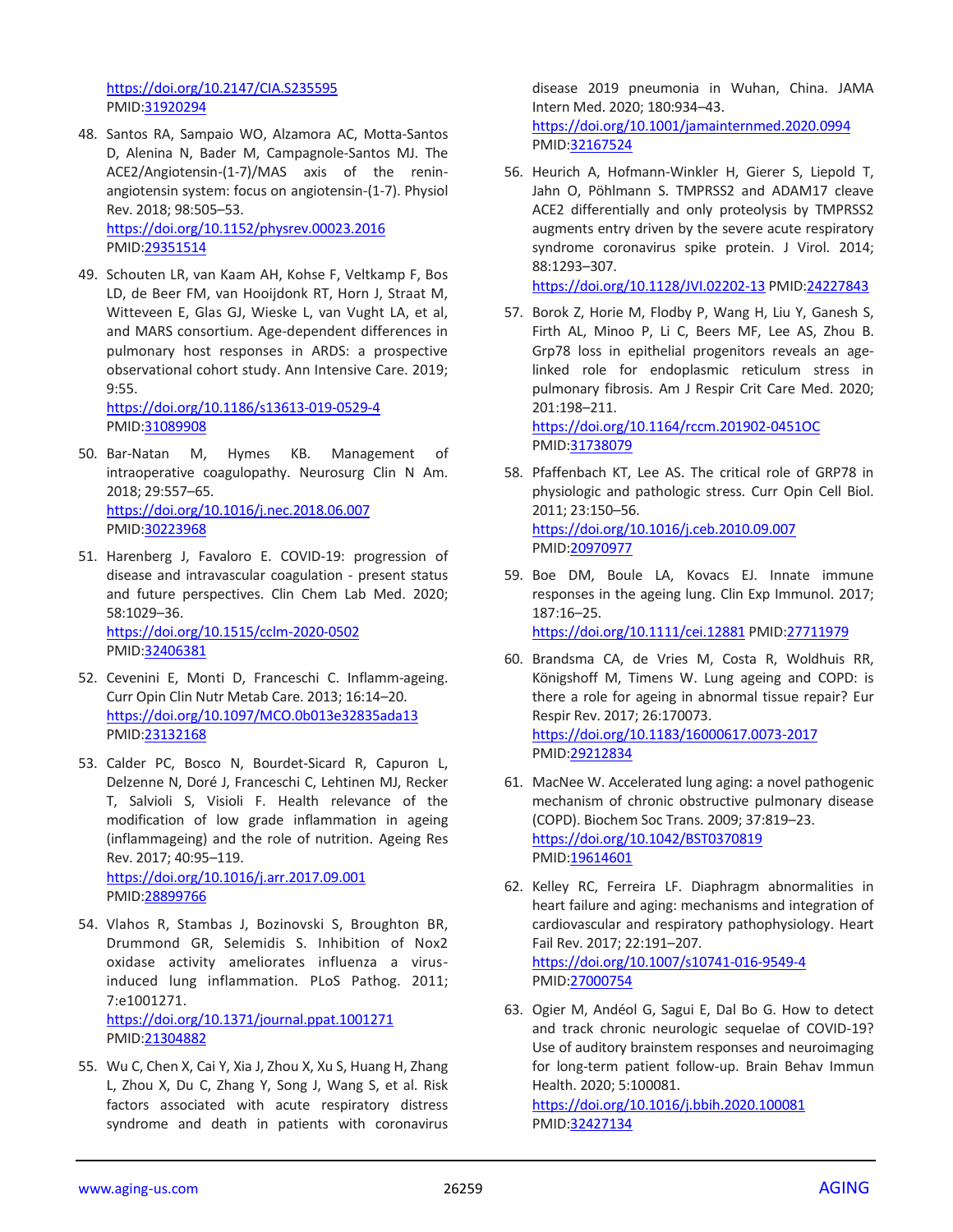- 64. Li M, Lei P, Zeng B, Li Z, Yu P, Fan B, Wang C, Li Z, Zhou J, Hu S, Liu H. Coronavirus disease (COVID-19): spectrum of CT findings and temporal progression of the disease. Acad Radiol. 2020; 27:603–08. <https://doi.org/10.1016/j.acra.2020.03.003> PMID[:32204987](https://pubmed.ncbi.nlm.nih.gov/32204987)
- 65. Kling KM, Lopez-Rodriguez E, Pfarrer C, Mühlfeld C, Brandenberger C. Aging exacerbates acute lung injuryinduced changes of the air-blood barrier, lung function, and inflammation in the mouse. Am J Physiol Lung Cell Mol Physiol. 2017; 312:L1–12. <https://doi.org/10.1152/ajplung.00347.2016> PMID[:27815259](https://pubmed.ncbi.nlm.nih.gov/27815259)
- 66. Wang HJ, Du SH, Yue X, Chen CX. Review and prospect of pathological features of corona virus disease. Fa Yi Xue Za Zhi. 2020; 36:16–20. [https://doi.org/10.12116/j.issn.1004-](https://doi.org/10.12116/j.issn.1004-5619.2020.01.004) [5619.2020.01.004](https://doi.org/10.12116/j.issn.1004-5619.2020.01.004) PMID[:32198986](https://pubmed.ncbi.nlm.nih.gov/32198986)
- 67. Bavishi C, Bonow RO, Trivedi V, Abbott JD, Messerli FH, Bhatt DL. Acute myocardial injury in patients hospitalized with COVID-19 infection: a review. Prog Cardiovasc Dis. 2020; 63:682-89. <https://doi.org/10.1016/j.pcad.2020.05.013> PMID[:32512122](https://pubmed.ncbi.nlm.nih.gov/32512122)
- 68. Tesauro M, Mauriello A, Rovella V, Annicchiarico-Petruzzelli M, Cardillo C, Melino G, Di Daniele N. Arterial ageing: from endothelial dysfunction to vascular calcification. J Intern Med. 2017; 281:471–82. <https://doi.org/10.1111/joim.12605> PMID[:28345303](https://pubmed.ncbi.nlm.nih.gov/28345303)
- 69. Dzeshka MS, Lip GY, Snezhitskiy V, Shantsila E. Cardiac fibrosis in patients with atrial fibrillation: mechanisms and clinical implications. J Am Coll Cardiol. 2015; 66:943–59.

<https://doi.org/10.1016/j.jacc.2015.06.1313> PMID[:26293766](https://pubmed.ncbi.nlm.nih.gov/26293766)

- 70. Donoghue M, Hsieh F, Baronas E, Godbout K, Gosselin M, Stagliano N, Donovan M, Woolf B, Robison K, Jeyaseelan R, Breitbart RE, Acton S. A novel angiotensin-converting enzyme-related carboxypeptidase (ACE2) converts angiotensin I to angiotensin 1-9. Circ Res. 2000; 87:E1–9. <https://doi.org/10.1161/01.res.87.5.e1> PMID[:10969042](https://pubmed.ncbi.nlm.nih.gov/10969042)
- 71. Jeevaratnam K, Chadda KR, Salvage SC, Valli H, Ahmad S, Grace AA, Huang CL. Ion channels, long QT syndrome and arrhythmogenesis in ageing. Clin Exp Pharmacol Physiol. 2017 (Suppl 1); 44:38–45. <https://doi.org/10.1111/1440-1681.12721> PMID[:28024120](https://pubmed.ncbi.nlm.nih.gov/28024120)
- 72. Macfarlane PW. The influence of age and sex on the electrocardiogram. Adv Exp Med Biol. 2018; 1065:93–106.

[https://doi.org/10.1007/978-3-319-77932-4\\_6](https://doi.org/10.1007/978-3-319-77932-4_6) PMI[D:30051379](https://pubmed.ncbi.nlm.nih.gov/30051379)

- 73. Jankelson L, Karam G, Becker ML, Chinitz LA, Tsai MC. QT prolongation, torsades de pointes, and sudden death with short courses of chloroquine or hydroxychloroquine as used in COVID-19: a systematic review. Heart Rhythm. 2020; 17:1472–79. <https://doi.org/10.1016/j.hrthm.2020.05.008> PMI[D:32438018](https://pubmed.ncbi.nlm.nih.gov/32438018)
- 74. Pemberton CJ, Johnson ML, Yandle TG, Espiner EA. Deconvolution analysis of cardiac natriuretic peptides during acute volume overload. Hypertension. 2000; 36:355–59. <https://doi.org/10.1161/01.hyp.36.3.355>

PMI[D:10988264](https://pubmed.ncbi.nlm.nih.gov/10988264)

- 75. Kolditz M, Braeken D, Ewig S, Rohde G. Severity assessment and the immediate and long-term prognosis in community-acquired pneumonia. Semin Respir Crit Care Med. 2016; 37:886–96. <https://doi.org/10.1055/s-0036-1592127> PMI[D:27960212](https://pubmed.ncbi.nlm.nih.gov/27960212)
- 76. Yokota LG, Sampaio BM, Rocha EP, Balbi AL, Sousa Prado IR, Ponce D. Acute kidney injury in elderly patients: narrative review on incidence, risk factors, and mortality. Int J Nephrol Renovasc Dis. 2018; 11:217–24. <https://doi.org/10.2147/IJNRD.S170203>

PMI[D:30147352](https://pubmed.ncbi.nlm.nih.gov/30147352)

- 77. Gu J, Gong E, Zhang B, Zheng J, Gao Z, Zhong Y, Zou W, Zhan J, Wang S, Xie Z, Zhuang H, Wu B, Zhong H, et al. Multiple organ infection and the pathogenesis of SARS. J Exp Med. 2005; 202:415–24. <https://doi.org/10.1084/jem.20050828> PMI[D:16043521](https://pubmed.ncbi.nlm.nih.gov/16043521)
- 78. Li Z, Wang Z. Aging kidney and aging-related disease. Adv Exp Med Biol. 2018; 1086:169–87. [https://doi.org/10.1007/978-981-13-1117-8\\_11](https://doi.org/10.1007/978-981-13-1117-8_11) PMI[D:30232759](https://pubmed.ncbi.nlm.nih.gov/30232759)
- 79. Trojanowicz B, Ulrich C, Kohler F, Bode V, Seibert E, Fiedler R, Girndt M. Monocytic angiotensin-converting enzyme 2 relates to atherosclerosis in patients with chronic kidney disease. Nephrol Dial Transplant. 2017; 32:287–98.

<https://doi.org/10.1093/ndt/gfw206> PMID[:28186543](https://pubmed.ncbi.nlm.nih.gov/28186543)

- 80. Gilbert A, Liu J, Cheng G, An C, Deo K, Gorret AM, Qin X. A review of urinary angiotensin converting enzyme 2 in diabetes and diabetic nephropathy. Biochem Med (Zagreb). 2019; 29:010501. <https://doi.org/10.11613/BM.2019.010501> PMI[D:30591810](https://pubmed.ncbi.nlm.nih.gov/30591810)
- 81. Chen D, Li X, Song Q, Hu C, Su F, Dai J, Ye Y, Huang J, Zhang X. Assessment of hypokalemia and clinical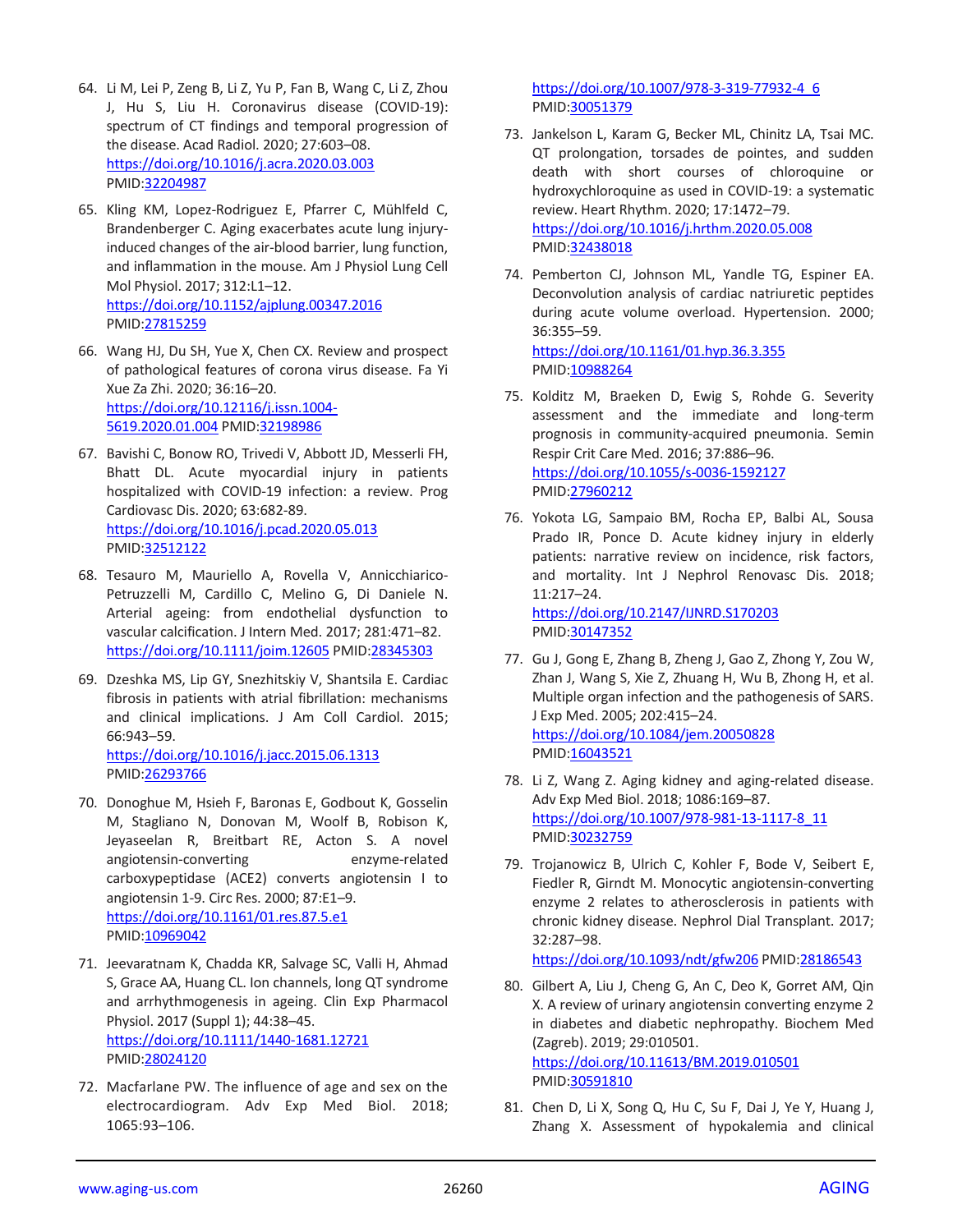characteristics in patients with coronavirus disease 2019 in Wenzhou, China. JAMA Netw Open. 2020; 3:e2011122. <https://doi.org/10.1001/jamanetworkopen.2020.11122> PMID[:32525548](https://pubmed.ncbi.nlm.nih.gov/32525548)

82. Ackermann M, Verleden SE, Kuehnel M, Haverich A, Welte T, Laenger F, Vanstapel A, Werlein C, Stark H, Tzankov A, Li WW, Li VW, Mentzer SJ, Jonigk D. Pulmonary vascular endothelialitis, thrombosis, and angiogenesis in covid-19. N Engl J Med. 2020; 383:120–28.

<https://doi.org/10.1056/NEJMoa2015432> PMID[:32437596](https://pubmed.ncbi.nlm.nih.gov/32437596)

- 83. Licciardi F, Pruccoli G, Denina M, Parodi E, Taglietto M, Rosati S, Montin D. SARS-CoV-2-induced kawasaki-like hyperinflammatory syndrome: a novel COVID phenotype in children. Pediatrics. 2020; 146:e20201711. <https://doi.org/10.1542/peds.2020-1711> PMID[:32439816](https://pubmed.ncbi.nlm.nih.gov/32439816)
- 84. Castelnovo L, Capelli F, Tamburello A, Faggioli PM, Mazzone A. Symmetric cutaneous vasculitis in COVID-19 pneumonia. J Eur Acad Dermatol Venereol. 2020; 34:e362–63.

<https://doi.org/10.1111/jdv.16589> PMID[:32378747](https://pubmed.ncbi.nlm.nih.gov/32378747)

- 85. Ebert T, Pawelzik SC, Witasp A, Arefin S, Hobson S, Kublickiene K, Shiels PG, Bäck M, Stenvinkel P. Inflammation and premature ageing in chronic kidney disease. Toxins (Basel). 2020; 12:227. <https://doi.org/10.3390/toxins12040227> PMID[:32260373](https://pubmed.ncbi.nlm.nih.gov/32260373)
- 86. Noce A, Canale MP, Capria A, Rovella V, Tesauro M, Splendiani G, Annicchiarico-Petruzzelli M, Manzuoli M, Simonetti G, Di Daniele N. Coronary artery calcifications predict long term cardiovascular events in non diabetic Caucasian hemodialysis patients. Aging (Albany NY). 2015; 7:269–79. <https://doi.org/10.18632/aging.100740> PMID[:26131456](https://pubmed.ncbi.nlm.nih.gov/26131456)
- 87. Donato AJ, Morgan RG, Walker AE, Lesniewski LA. Cellular and molecular biology of aging endothelial cells. J Mol Cell Cardiol. 2015; 89:122–35. <https://doi.org/10.1016/j.yjmcc.2015.01.021> PMID[:25655936](https://pubmed.ncbi.nlm.nih.gov/25655936)
- 88. Helms J, Kremer S, Merdji H, Clere-Jehl R, Schenck M, Kummerlen C, Collange O, Boulay C, Fafi-Kremer S, Ohana M, Anheim M, Meziani F. Neurologic features in severe SARS-CoV-2 infection. N Engl J Med. 2020; 382:2268–70.

<https://doi.org/10.1056/NEJMc2008597> PMID[:32294339](https://pubmed.ncbi.nlm.nih.gov/32294339)

89. Moriguchi T, Harii N, Goto J, Harada D, Sugawara H, Takamino J, Ueno M, Sakata H, Kondo K, Myose N,

Nakao A, Takeda M, Haro H, et al. A first case of meningitis/encephalitis associated with SARScoronavirus-2. Int J Infect Dis. 2020; 94:55–58. <https://doi.org/10.1016/j.ijid.2020.03.062> PMI[D:32251791](https://pubmed.ncbi.nlm.nih.gov/32251791)

- 90. Glass WG, Subbarao K, Murphy B, Murphy PM. Mechanisms of host defense following severe acute respiratory syndrome-coronavirus (SARS-CoV) pulmonary infection of mice. J Immunol. 2004; 173:4030–39. <https://doi.org/10.4049/jimmunol.173.6.4030> PMI[D:15356152](https://pubmed.ncbi.nlm.nih.gov/15356152)
- 91. Netland J, Meyerholz DK, Moore S, Cassell M, Perlman S. Severe acute respiratory syndrome coronavirus infection causes neuronal death in the absence of encephalitis in mice transgenic for human ACE2. J Virol. 2008; 82:7264–75.

<https://doi.org/10.1128/JVI.00737-08> PMI[D:18495771](https://pubmed.ncbi.nlm.nih.gov/18495771)

- 92. Liu H, Zhang X, Xiao J, Song M, Cao Y, Xiao H, Liu X. Astaxanthin attenuates d-galactose-induced brain aging in rats by ameliorating oxidative stress, mitochondrial dysfunction, and regulating metabolic markers. Food Funct. 2020; 11:4103–13. <https://doi.org/10.1039/d0fo00633e> PMID[:32343758](https://pubmed.ncbi.nlm.nih.gov/32343758)
- 93. Norden DM, Muccigrosso MM, Godbout JP. Microglial priming and enhanced reactivity to secondary insult in aging, and traumatic CNS injury, and neurodegenerative disease. Neuropharmacology. 2015; 96:29–41. <https://doi.org/10.1016/j.neuropharm.2014.10.028> PMI[D:25445485](https://pubmed.ncbi.nlm.nih.gov/25445485)
- 94. Liu CL, Shau WY, Wu CS, Lai MS. Angiotensinconverting enzyme inhibitor/angiotensin II receptor blockers and pneumonia risk among stroke patients. J Hypertens. 2012; 30:2223–29. <https://doi.org/10.1097/HJH.0b013e328357a87a> PMI[D:22929610](https://pubmed.ncbi.nlm.nih.gov/22929610)
- 95. Guzik TJ, Cosentino F. Epigenetics and immunometabolism in diabetes and aging. Antioxid Redox Signal. 2018; 29:257–74. <https://doi.org/10.1089/ars.2017.7299> PMI[D:28891325](https://pubmed.ncbi.nlm.nih.gov/28891325)
- 96. Yang JK, Lin SS, Ji XJ, Guo LM. Binding of SARS coronavirus to its receptor damages islets and causes acute diabetes. Acta Diabetol. 2010; 47:193–99. <https://doi.org/10.1007/s00592-009-0109-4> PMI[D:19333547](https://pubmed.ncbi.nlm.nih.gov/19333547)
- 97. Saban-Ruiz J, Ly-Pen D. COVID-19: a personalized cardiometabolic approach for reducing complications and costs. The role of aging beyond topics. J Nutr Health Aging. 2020; 24:550–59. <https://doi.org/10.1007/s12603-020-1385-5> PMI[D:32510105](https://pubmed.ncbi.nlm.nih.gov/32510105)